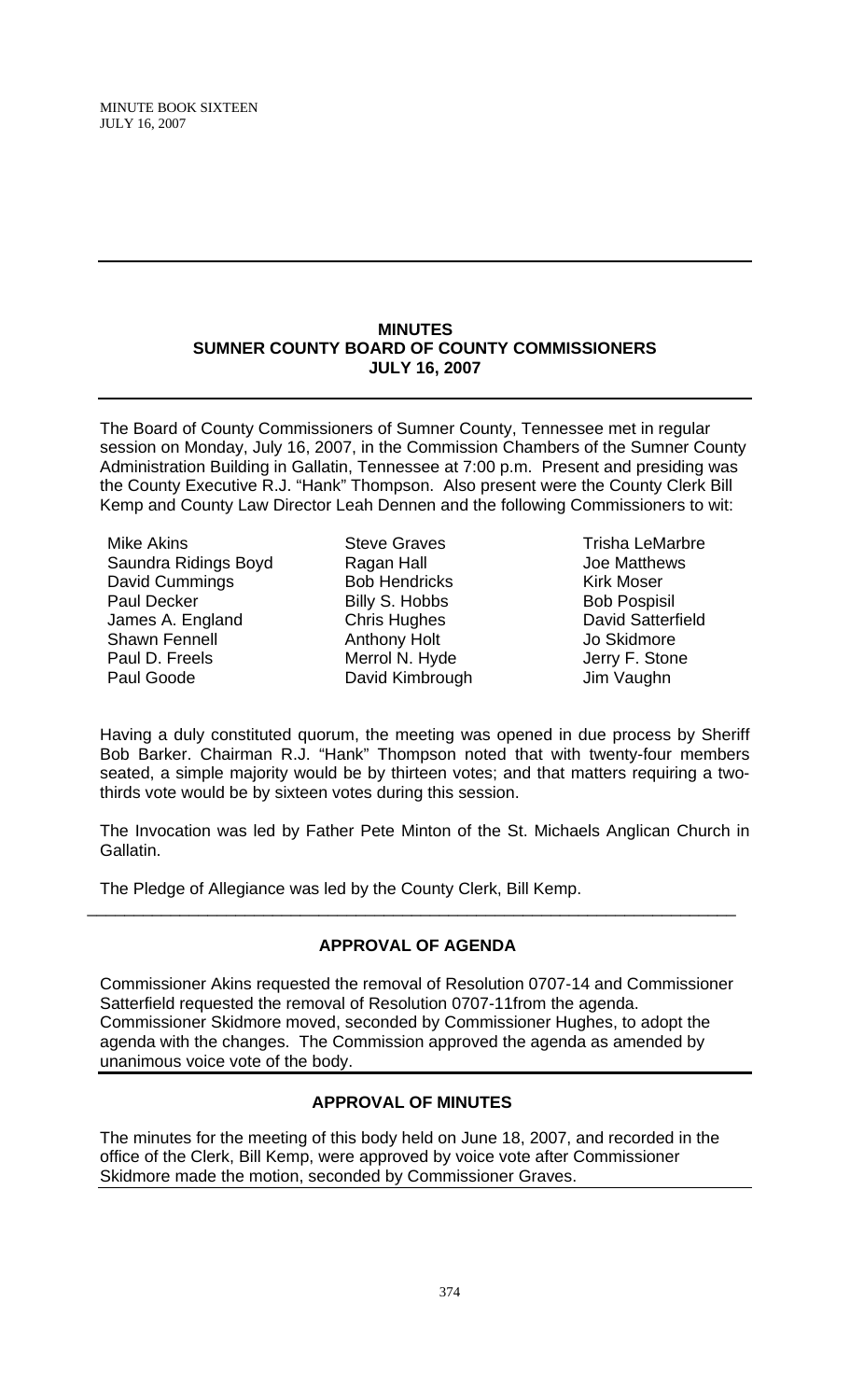### **RECOGNITION OF THE PUBLIC**

Chairman Thompson opened the floor to allow the public to speak concerning any matter on the agenda. Ray Horky, 1005 Gryder Drive in Gallatin spoke in favor of providing additional funding to the volunteer fire departments. With no one else wishing to speak, recognition of the public was closed.

\_\_\_\_\_\_\_\_\_\_\_\_\_\_\_\_\_\_\_\_\_\_\_\_\_\_\_\_\_\_\_\_\_\_\_\_\_\_\_\_\_\_\_\_\_\_\_\_\_\_\_\_\_\_\_\_\_\_\_\_\_\_\_\_\_\_\_\_\_

## **REPORT OF THE CHAIR**

Without objection, Chairman Thompson deferred the certificates of recognition for Marty Guise and Cornerstone for 30 days.

\_\_\_\_\_\_\_\_\_\_\_\_\_\_\_\_\_\_\_\_\_\_\_\_\_\_\_\_\_\_\_\_\_\_\_\_\_\_\_\_\_\_\_\_\_\_\_\_\_\_\_\_\_\_\_\_\_\_\_\_\_\_\_\_\_\_\_\_\_

Chairman Thompson recognized Albert Dittes of Portland who read a 1907 poem about Sumner County and its residents.

\_\_\_\_\_\_\_\_\_\_\_\_\_\_\_\_\_\_\_\_\_\_\_\_\_\_\_\_\_\_\_\_\_\_\_\_\_\_\_\_\_\_\_\_\_\_\_\_\_\_\_\_\_\_\_\_\_\_\_\_\_\_\_\_\_\_\_\_\_\_

Commissioner LeMarbre introduced the following resolution:

### **A RESOLUTION HONORING BEECH SENIOR HIGH SCHOOL DECA STUDENTS**

 **WHEREAS,** members of the Beech Senior High School Distributive Education Clubs of America ("DECA"), an organization for high school marketing students, led by Darrin L. Joines and Nicole Mayes, participated at the National DECA Conference in Orlando, Florida on April 28-May 2, 2007; and

**WHEREAS,** the Beech Senior High School DECA members, Tayler Stilgenbauer, Matt Wharton, Rachel Landrith, Sara Taylor, Lauren Word, Sarah Hibbs and Abby Jackson should be commended for their dedication, hard work and recognition; and

**WHEREAS,** these outstanding students with their award winning DECA projects and presentations, and by their efforts are an inspiration to others and have brought honor, not only to their school, but to our county.

**NOW, THEREFORE BE IT RESOLVED** by the Sumner County Board of County Commissioners meeting in regular session on this the  $16<sup>th</sup>$  day of July, 2007 that this body does hereby congratulate and commend the members and advisors of the Beech Senior High School DECA organization for their outstanding achievements; and

**BE IT FURTHER RESOLVED** that this resolution shall be spread on the minutes of this body and the Clerk is to furnish a copy of this resolution to the Beech Senior High DECA organization and advisors.

\_\_\_\_\_\_\_\_\_\_\_\_\_\_\_\_\_\_\_\_\_\_\_\_\_\_\_\_\_\_\_\_\_\_\_\_\_\_\_\_\_\_\_\_\_\_\_\_\_\_\_\_\_\_\_\_\_\_\_\_\_\_\_\_

Upon motion of Commissioner LeMarbre, seconded by Commissioner Moser, the Commission approved the Certificate of Recognition.

\_\_\_\_\_\_\_\_\_\_\_\_\_\_\_\_\_\_\_\_\_\_\_\_\_\_\_\_\_\_\_\_\_\_\_\_\_\_\_\_\_\_\_\_\_\_\_\_\_\_\_\_\_\_\_\_\_\_\_\_\_\_\_\_\_\_\_\_\_\_

Commissioner LeMarbre introduced the following resolution:

### **A RESOLUTION HONORING MISS RACHEL LANDRITH**

**WHEREAS,** Miss Rachel Landrith, a member of the Beech High School DECA club, an organization for high school marketing students, led by Darrin L.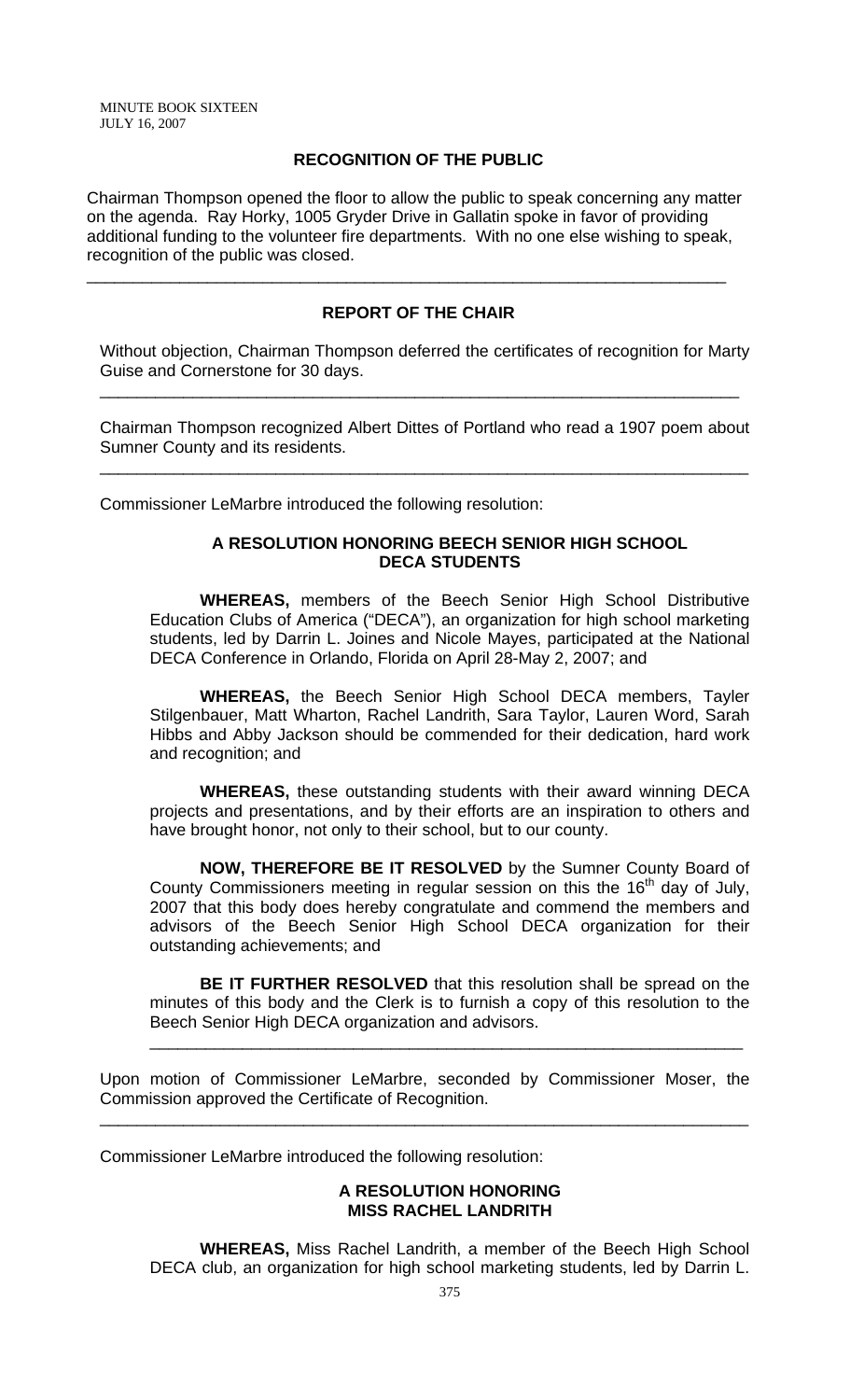Joines and Nicole Mayes, participated at the National DECA Conference in Orlando, Florida on April 28-May 2, 2007; and

**WHEREAS**, Miss Landrith, and her team-mate Kristin Langmade placed third in the General Marketing Research Event by developing an institutional campaign based on an advertising media analysis; and

**WHEREAS,** Miss Landrith, is a positive role model for all persons and represents future leadership and by her accomplishments has brought honor upon herself, her school and this county.

**NOW, THEREFORE BE IT RESOLVED** by the Sumner County Board of County Commissioners meeting in regular session on this the 16<sup>th</sup> day of July, 2007 that this body does hereby congratulate and commend Miss Rachel Landrith for her outstanding efforts; and

**BE IT FURTHER RESOLVED** that this resolution be spread on the minutes of this body so as to make it a permanent part of the records of this body and the Clerk is hereby directed to furnish a copy of this resolution to Miss Rachel Landrith.

**\_\_\_\_\_\_\_\_\_\_\_\_\_\_\_\_\_\_\_\_\_\_\_\_\_\_\_\_\_\_\_\_\_\_\_\_\_\_\_\_\_\_\_\_\_\_\_\_\_\_\_\_\_\_\_\_\_\_\_\_\_\_\_\_**

Upon motion of Commissioner LeMarbre, seconded by Commissioner Moser, the Commission approved the Certificate of Recognition.

\_\_\_\_\_\_\_\_\_\_\_\_\_\_\_\_\_\_\_\_\_\_\_\_\_\_\_\_\_\_\_\_\_\_\_\_\_\_\_\_\_\_\_\_\_\_\_\_\_\_\_\_\_\_\_\_\_\_\_\_\_\_\_\_\_\_\_\_\_\_

Commissioner LeMarbre introduced the following resolution and moved for approval, seconded by Commissioner Moser.

### **A RESOLUTION HONORING MISS ABBY JACKSON**

**WHEREAS,** Miss Abby Jackson, a member of the Beech High School DECA club, an organization for high school marketing students, led by Darrin L. Joines and Nicole Mayes, participated at the National DECA Conference in Orlando, Florida on April 28-May 2, 2007; and

**WHEREAS**, Miss Jackson, and her team-mate, Sara Hibbs placed in the Top 16 in the Creative Marketing Project by working with HOK, an organization that is the largest sports facilities designer in the world and whereas Miss Jackson helped lead Beech DECA members in a quality assessment of the Downtown Nashville Entertainment District as well as helped the company with a new product line – city assessments; and

**WHEREAS,** Miss Jackson, through her determination and hard work, and her outstanding efforts, has brought honor, not only to herself, but to her school and community and represents the future leadership of our county.

**NOW, THEREFORE BE IT RESOLVED** by the Sumner County Board of County Commissioners meeting in regular session on this the  $16<sup>th</sup>$  day of July, 2007 that this body does hereby congratulate and commend Miss Abby Jackson for her outstanding efforts; and

**BE IT FURTHER RESOLVED** that this resolution be spread on the minutes of this body so as to make it a permanent part of the records of this body and the Clerk is hereby directed to furnish a copy of this resolution to Miss Abby Jackson.

\_\_\_\_\_\_\_\_\_\_\_\_\_\_\_\_\_\_\_\_\_\_\_\_\_\_\_\_\_\_\_\_\_\_\_\_\_\_\_\_\_\_\_\_\_\_\_\_\_\_\_\_\_\_\_\_\_\_\_\_\_\_\_\_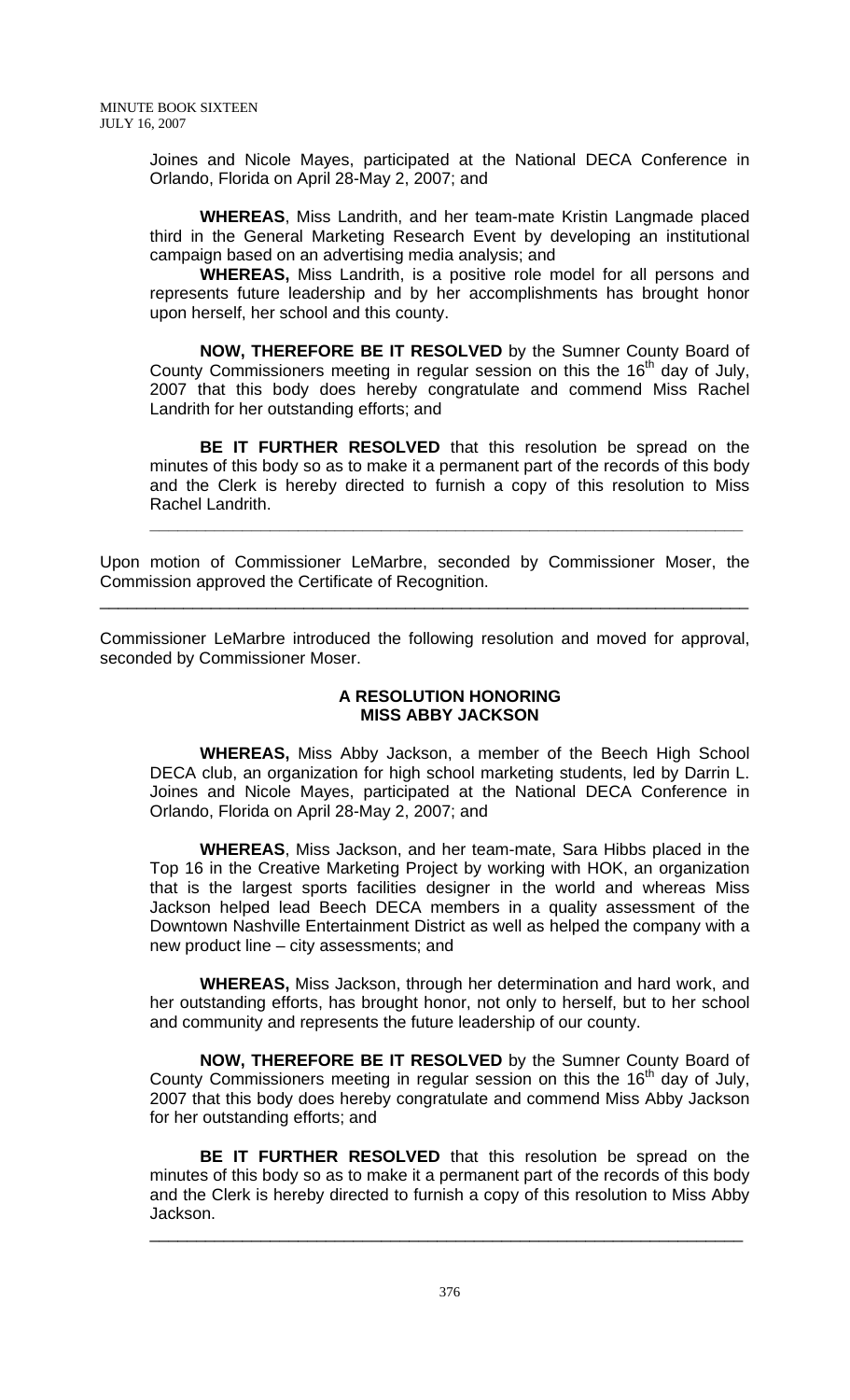Upon voice vote of the body, the Commission voted to approve the certificate of recognition.

\_\_\_\_\_\_\_\_\_\_\_\_\_\_\_\_\_\_\_\_\_\_\_\_\_\_\_\_\_\_\_\_\_\_\_\_\_\_\_\_\_\_\_\_\_\_\_\_\_\_\_\_\_\_\_\_\_\_\_\_\_\_\_\_\_\_\_\_\_\_

Commissioner LeMarbre introduced the following resolutions and moved for approval. Commissioner Moser seconded the motion.

#### **A RESOLUTION HONORING MR. MATT WHARTON**

 **WHEREAS,** Mr. Matt Wharton, a member of the Beech High School DECA club, an organization for high school marketing students, led by Darrin L. Joines and Nicole Mayes, participated at the National DECA Conference in Orlando, Florida on April 28-May 2, 2007; and

**WHEREAS**, Mr. Wharton, and his team mate, Tayler Stilgenbauer, received a \$1,000 scholarship for placing  $1<sup>st</sup>$  in the Hospitality and Recreation Research Event by developing an institutional promotion campaign for the Lady Buccaneer Soccer Team; and

**WHEREAS**, Mr. Wharton, is a positive role model for all persons and represents future leadership and by his accomplishments has brought honor upon himself, his school and this county.

**NOW, THEREFORE, BE IT RESOLVED** by the Sumner County Board of County Commissioners meeting in regular session on this the 16<sup>th</sup> day of July, 2007 that this body does hereby congratulate and commend Mr. Matt Wharton for his outstanding achievements; and

**BE IT FURTHER RESOLVED** that this resolution shall be spread on the minutes of this body and the Clerk is to furnish a copy of this resolution to Mr. Matt Wharton.

\_\_\_\_\_\_\_\_\_\_\_\_\_\_\_\_\_\_\_\_\_\_\_\_\_\_\_\_\_\_\_\_\_\_\_\_\_\_\_\_\_\_\_\_\_\_\_\_\_\_\_\_\_\_\_\_\_\_\_\_\_\_\_\_

Upon voice vote of the body, the Commission voted to approve the certificate of recognition.

\_\_\_\_\_\_\_\_\_\_\_\_\_\_\_\_\_\_\_\_\_\_\_\_\_\_\_\_\_\_\_\_\_\_\_\_\_\_\_\_\_\_\_\_\_\_\_\_\_\_\_\_\_\_\_\_\_\_\_\_\_\_\_\_\_\_\_\_\_\_\_

Commissioner Hyde read the following resolution into the record and moved, seconded by Commissioner Decker, to approve the following resolution:

#### **A RESOLUTION HONORING THE SUMNER COUNTY BOARD OF EDUCATION FOR THE INCLUSION OF TWELVE OF THEIR SCHOOLS IN THE TOP TWENTY-FIVE PERCENT OF THE "BOOK OF SCHOOLS" CHOSEN BY THE NASHVILLE BUSINESS JOURNAL**

 **WHEREAS,** The Nashville Business Journal recently released their second annual "Book Of Schools" where it highlighted hundreds of schools and scored various areas such as test scores, promotion, attendance and overall district performance in order to rank the best schools to attend in the middle Tennessee area; and

**WHEREAS**, Merrol Hyde Magnet School, with a perfect score in the rankings, was honored as the Number One elementary school in the middle Tennessee area and Indian Lake, Union, Jack Anderson, Nannie Berry, Beech, Madison Creek, Bethpage, and Walton Ferry were also included in the list of the top twenty-five percent of all elementary schools; and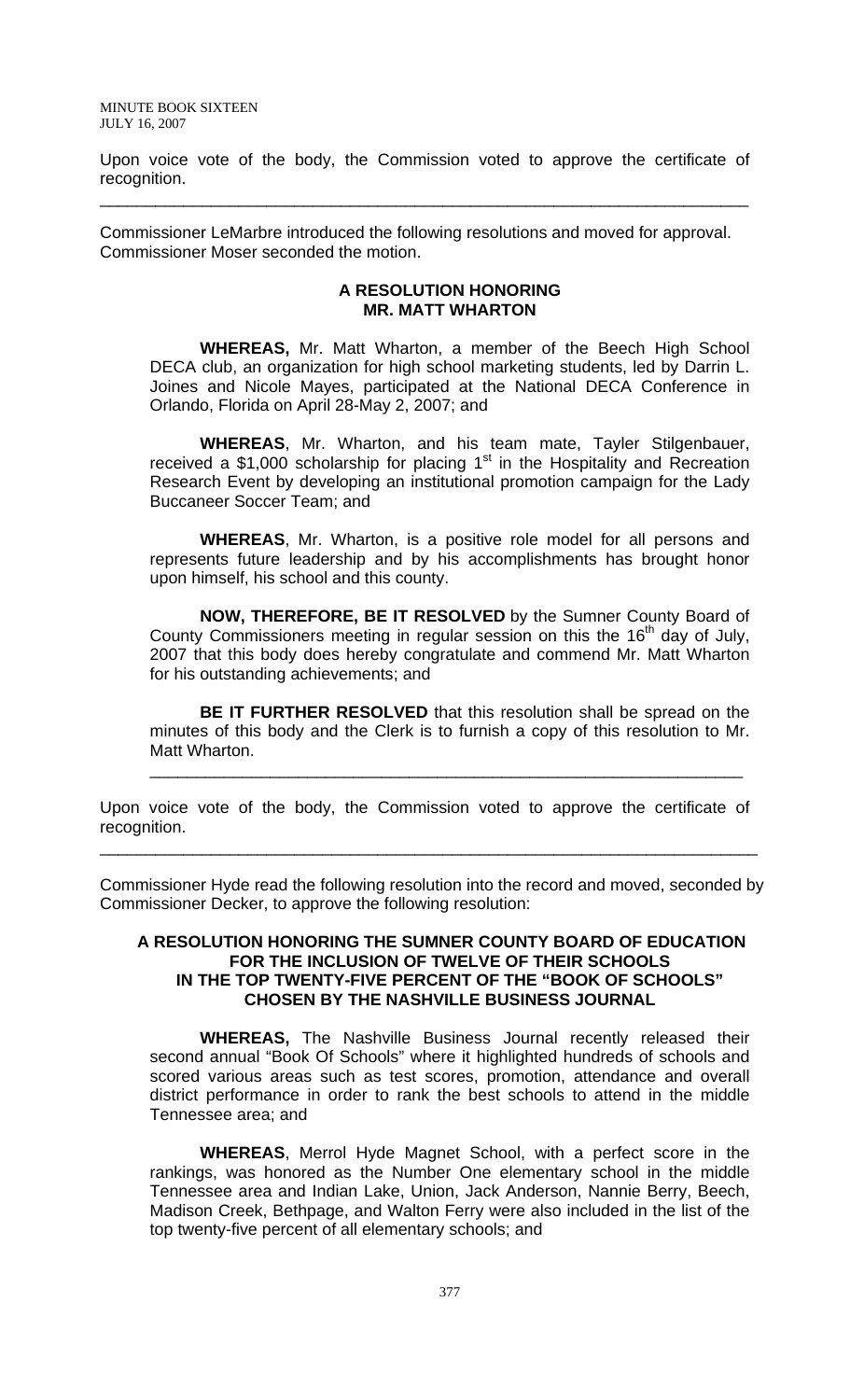**WHEREAS,** Merrol Hyde Magnet School, again with a perfect score, was named as the Number One middle school in the middle Tennessee area and Robert Ellis middle school and White House middle school received rankings which placed them in the top quarter of all middle schools; and

**WHEREAS**, Hendersonville High School received a score that placed it number thirteen overall and included it in the top twenty-five percent of all high schools in the middle Tennessee area; and

**WHEREAS**, these outstanding schools should be commended for their dedication and hard work, and by their efforts are an inspiration to others and have brought honor, not only to their schools, but to our county.

**NOW, THEREFORE, BE IT RESOLVED** by the Sumner County Board of County Commissioners meeting in regular session on this the  $16<sup>th</sup>$  day of July, 2007 that this body does hereby congratulate and commend the Board of Education for their outstanding achievements; and

**BE IT FURTHER RESOLVED** that this resolution shall be spread on the minutes of this body and the Clerk is to furnish a copy of this resolution to the Board of Education.

Upon voice vote of the body, the Commission voted to approve the certificate of recognition.

\_\_\_\_\_\_\_\_\_\_\_\_\_\_\_\_\_\_\_\_\_\_\_\_\_\_\_\_\_\_\_\_\_\_\_\_\_\_\_\_\_\_\_\_\_\_\_\_\_\_\_\_\_\_\_\_\_\_\_\_\_\_\_\_\_\_\_\_\_\_

# **ELECTION OF COMMITTEE ON COMMITTEES**

Commissioner Holt nominated Commissioners LeMarbre, Holt, Boyd, Matthews and Freels to serve on the Committees on Committees for the 2007-08 year. Hearing no other nominations, Chairman Thompson declared nominations ceased. Commissioner Hyde moved, seconded by Commissioner Vaughn, to elect the slate by acclamation. The motion carried by voice vote of the body. Chairman Thompson stated that the committee would bring the proposed committee slate for consideration at the next meeting.

# **REPORT FROM COUNTY OFFICIALS**

\_\_\_\_\_\_\_\_\_\_\_\_\_\_\_\_\_\_\_\_\_\_\_\_\_\_\_\_\_\_\_\_\_\_\_\_\_\_\_\_\_\_\_\_\_\_\_\_\_\_\_\_\_\_\_\_\_\_\_\_\_\_\_\_\_\_\_\_\_\_\_\_\_\_\_\_\_\_\_\_\_\_\_\_\_\_\_\_\_\_\_\_\_\_

 By motion of Commissioner Graves, seconded by Commissioner Akins, the commissioners approved unanimously the filing as received of the following reports: County Investments, County General Fund, County Debt Service Fund, County Highway Fund, County Capital Outlay Fund, School General Purpose Fund, School Federal Projects Fund, School Food Service Fund, Employee Health Insurance Trust Fund, Employee Dental Insurance Trust Fund, Casualty Insurance Trust Fund, County Trustee Funds, Special Reports: County Dental Insurance Claim Payments, County Health Insurance Claim Payments, County Property Tax Collections, County EMS Billing/Collections/Balances, County Sales Tax Collections, County Wheel Tax Collections, County Tax Rates/Property Values and County School Loan Program Rates. Approval of the filing of these records does not certify to the accuracy of the documents.

Chairman Thompson introduced the following resolution:

## **0707-NOT A RESOLUTION TO APPROVE AND ACCEPT APPLICATIONS FOR NOTARY PUBLIC POSITIONS AND PERSONAL SURETY GUARANTORS**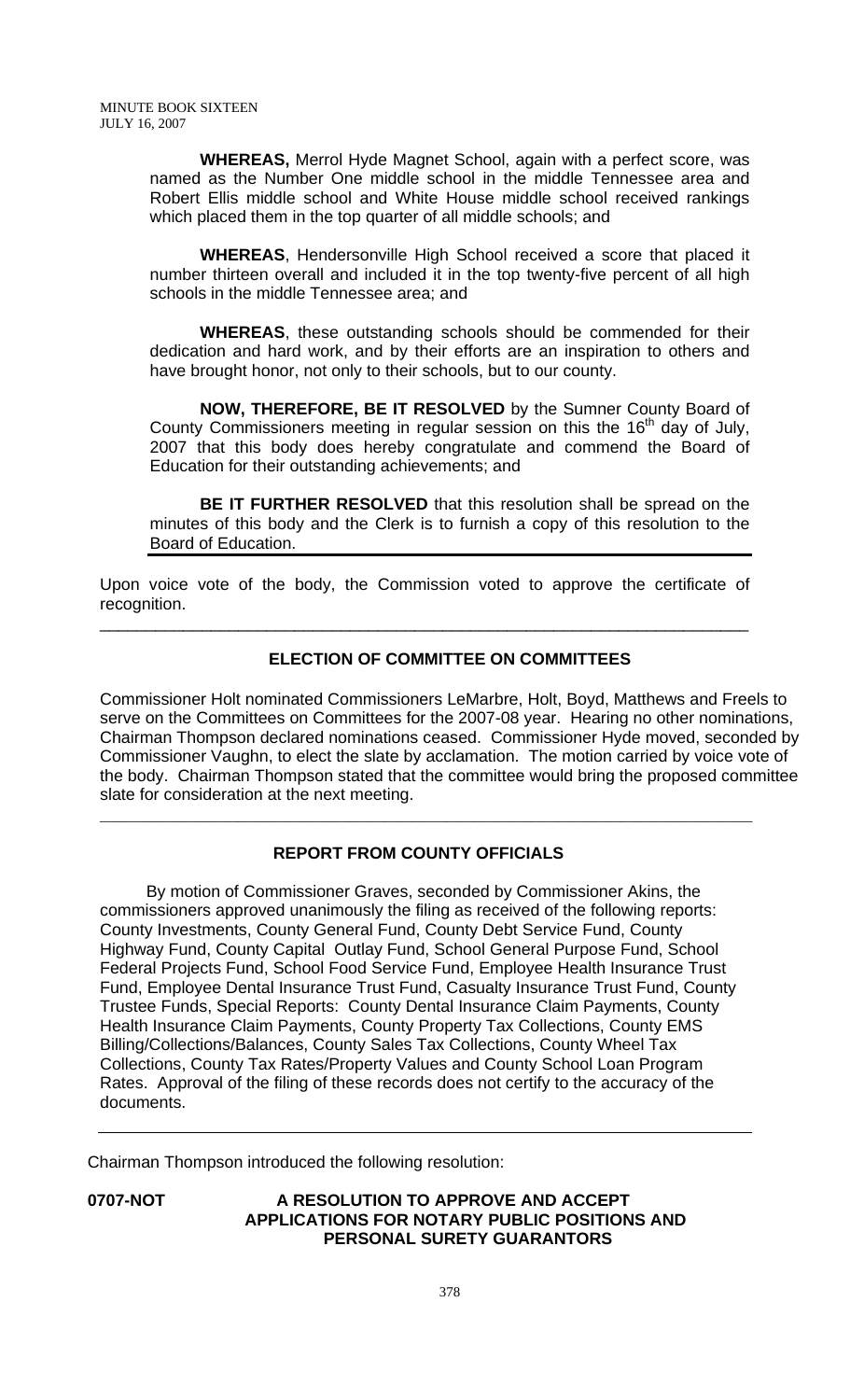**WHEREAS,** according to the law of the State of Tennessee, an individual must apply for the office of notary public in the county of residence, or of their principal place of business; and

 **WHEREAS**, state statute requires personal sureties making bonds for notaries publics to be approved by the Sumner County Commission; and

 **WHEREAS,** said applicant must be approved by the County Commission assembled; and

 **WHEREAS,** Bill Kemp, Sumner County Clerk, has certified according to the records of his office that the persons named on the attached listing labeled "SUMNER COUNTY NOTARY PUBLIC APPLICATIONS and SURETY GUARANTORS" have duly applied for the positions so sought; and

## **BE IT FURTHER RESOLVED THAT THIS TAKE EFFECT FROM AND AFTER PASSAGE.**

Upon motion of Commissioner Hughes, seconded by Commissioner Moser, voting was recorded in the following manner:

 **–––––––––––––––––––––––––––––––––––––––––––––––––––––––––**

| 0707-NOT |   | Yes: 23 | <b>No: 0</b>     | Abs: 1 | 07:31 PM    |   |
|----------|---|---------|------------------|--------|-------------|---|
| Stone    | Y |         | <b>Hobbs</b>     |        | Pospisil    | v |
| Goode    | Y |         | Skidmore         |        | Freels      | v |
| Hyde     |   |         | Hughes           |        | Kimbrough   | Α |
| LeMarbre | Y |         | Moser            |        | Decker      | Y |
| England  | Y |         | <b>Hendricks</b> |        | Vaughn      | v |
| Holt     | Y |         | <b>Matthews</b>  |        | Boyd        | v |
| Hall     | Y |         | Graves           |        | Satterfield | Y |
| Akins    | v |         | Fennell          |        | Cummings    | Y |
|          |   |         |                  |        |             |   |

Chairman Thompson declared the election of Notaries Public by the body.

# **COMMITTEE ON COMMITTEES**

\_\_\_\_\_\_\_\_\_\_\_\_\_\_\_\_\_\_\_\_\_\_\_\_\_\_\_\_\_\_\_\_\_\_\_\_\_\_\_\_\_\_\_\_\_\_\_\_\_\_\_\_\_\_\_\_\_\_\_\_\_\_\_\_\_\_\_\_\_

Commissioner LeMarbre brought forth the nominations of John Bradley and Johnnie Freedle to be re-appointed to the Sumner County Library Board, and then moved for approval. The motion was seconded by Commissioner Skidmore and passed by unanimous voice vote.

# **HIGHWAY COMMISSION**

\_\_\_\_\_\_\_\_\_\_\_\_\_\_\_\_\_\_\_\_\_\_\_\_\_\_\_\_\_\_\_\_\_\_\_\_\_\_\_\_\_\_\_\_\_\_\_\_\_\_\_\_\_\_\_\_\_\_\_\_\_\_\_\_\_\_\_\_\_\_\_\_\_\_\_

Commissioner Hall introduced the following resolution and moved for approval. Commissioner Hobbs seconded the motion.

### **0707-01 A RESOLUTION ACCEPTING FORT HILL ROAD AS A CLASS 1 COUNTY ROAD**

**BE IT RESOLVED** by the Sumner County Board of County Commissioners meeting in regular session on this the  $16<sup>th</sup>$  day of July, 2007 that this body hereby accepts Fort Hill Road as a Class 1 County Road, being .50 miles in length beginning at Old Gallatin Road and ending at a dead end at culde-sac; and

**BE IT FURTHER RESOLVED** that said road be added to the official Road List. \_\_\_\_\_\_\_\_\_\_\_\_\_\_\_\_\_\_\_\_\_\_\_\_\_\_\_\_\_\_\_\_\_\_\_\_\_\_\_\_\_\_\_\_\_\_\_\_\_\_\_\_\_\_\_\_\_\_\_\_\_\_\_\_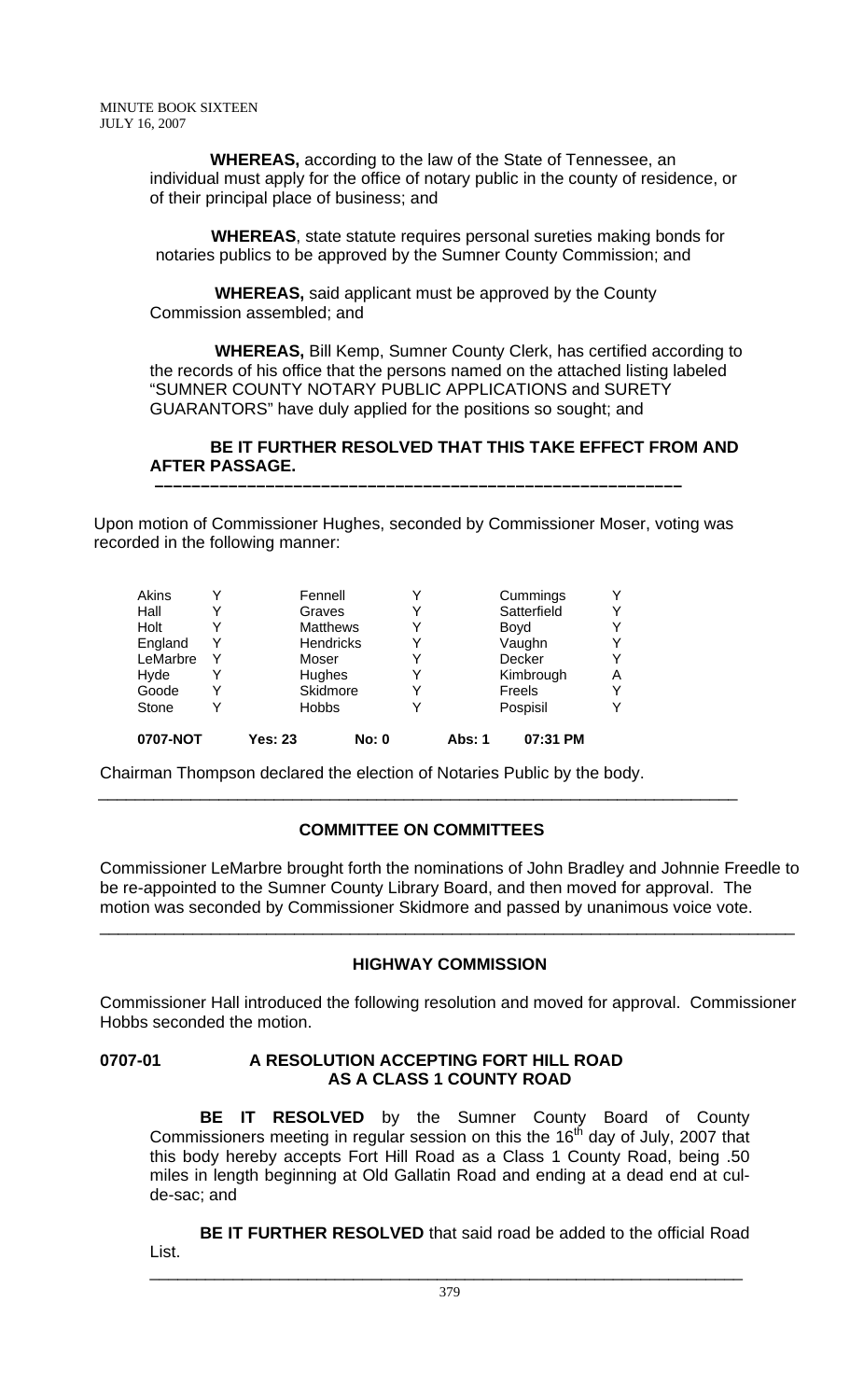> Akins Y Fennell Y Cummings Y Hall Y Graves Y Satterfield Y<br>
> Holt Y Matthews Y Boyd Y<br>
> England Y Hendricks Y Vaughn Y<br>
> LeMarbre Y Moser Y Decker Y<br>
> Hyde Y Hughes Y Kimbrough Y Y<br>
> Y Matthews Y Boyd<br>
> Y Hendricks Y Vaughn Y England Y Hendricks Y Vaughn Y<br>
> LeMarbre Y Moser Y Decker Y LeMarbre Y Moser Y Decker<br>
> Hode Y Hughes Y Kimbrou Hyde Y Hughes Y Kimbrough Y<br>Goode Y Skidmore Y Freels Y Soode Y Skidmore Y Freels<br>
> Stone Y Hobbs Y Pospis Stone Y Hobbs Y Pospisil Y **0707-01 Yes: 24 No: 0 Abs: 0 07:34 PM**

The electronic vote was recorded in the following manner:

Chairman Thompson declared the resolution approved by the body.

## **EDUCATION COMMITTEE**

**\_\_\_\_\_\_\_\_\_\_\_\_\_\_\_\_\_\_\_\_\_\_\_\_\_\_\_\_\_\_\_\_\_\_\_\_\_\_\_\_\_\_\_\_\_\_\_\_\_\_\_\_\_\_\_\_\_\_\_\_\_\_\_\_\_\_\_\_\_** 

There was no report from the Education Committee.

## **GENERAL OPERATIONS COMMITTEE**

**\_\_\_\_\_\_\_\_\_\_\_\_\_\_\_\_\_\_\_\_\_\_\_\_\_\_\_\_\_\_\_\_\_\_\_\_\_\_\_\_\_\_\_\_\_\_\_\_\_\_\_\_\_\_\_\_\_\_\_\_\_\_\_\_\_\_\_\_\_** 

 Commissioner Holt reported that the General Operations Committee is moving forward with plans to build a new Sumner County Archives building and a storage facility.

**\_\_\_\_\_\_\_\_\_\_\_\_\_\_\_\_\_\_\_\_\_\_\_\_\_\_\_\_\_\_\_\_\_\_\_\_\_\_\_\_\_\_\_\_\_\_\_\_\_\_\_\_\_\_\_\_\_\_\_\_\_\_\_\_\_\_\_\_\_** 

# **EMERGENCY MEDICAL SERVICES COMMITTEE**

There was no report from the Emergency Medical Services Committee.

### **PUBLIC WORKS COMMITTEE**

**\_\_\_\_\_\_\_\_\_\_\_\_\_\_\_\_\_\_\_\_\_\_\_\_\_\_\_\_\_\_\_\_\_\_\_\_\_\_\_\_\_\_\_\_\_\_\_\_\_\_\_\_\_\_\_\_\_\_\_\_\_\_\_\_\_\_\_\_\_** 

Commissioner Goode introduced the following resolution and moved, seconded by Commissioner Hobbs, to approve.

**0707-02 A RESOLUTION ACCEPTING THE WATER PROVISIONING PLAN FOR DETERMINING PRIORITY OF WATERLINE CONSTRUCTION FOR SUMNER COUNTY** 

**BE IT RESOLVED** by the Sumner County Board of County Commissioners meeting in regular session on this the 16<sup>th</sup> day of July, 2007, that this body hereby accept the water provisioning plan to determine priority of waterline construction for Sumner County as shown on the attached schedule.

\_\_\_\_\_\_\_\_\_\_\_\_\_\_\_\_\_\_\_\_\_\_\_\_\_\_\_\_\_\_\_\_\_\_\_\_\_\_\_\_\_\_\_\_\_\_\_\_\_\_\_\_\_\_\_\_\_\_\_\_\_\_\_\_

The electronic vote was recorded in the following manner:

| 0707-02  |   | <b>Yes: 22</b> | <b>No: 0</b>    |   | Abs: $2$ | 07:37 PM    |   |
|----------|---|----------------|-----------------|---|----------|-------------|---|
| Stone    |   |                | <b>Hobbs</b>    |   |          | Pospisil    | v |
| Goode    |   |                | Skidmore        |   |          | Freels      | Y |
| Hyde     |   |                | Hughes          |   |          | Kimbrough   | Y |
| LeMarbre |   |                | Moser           |   |          | Decker      | v |
| England  | Y |                | Hendricks       |   |          | Vaughn      | Y |
| Holt     |   |                | <b>Matthews</b> |   |          | Boyd        | Y |
| Hall     |   |                | Graves          | Α |          | Satterfield | Y |
| Akins    | Α |                | Fennell         |   |          | Cummings    | Y |

380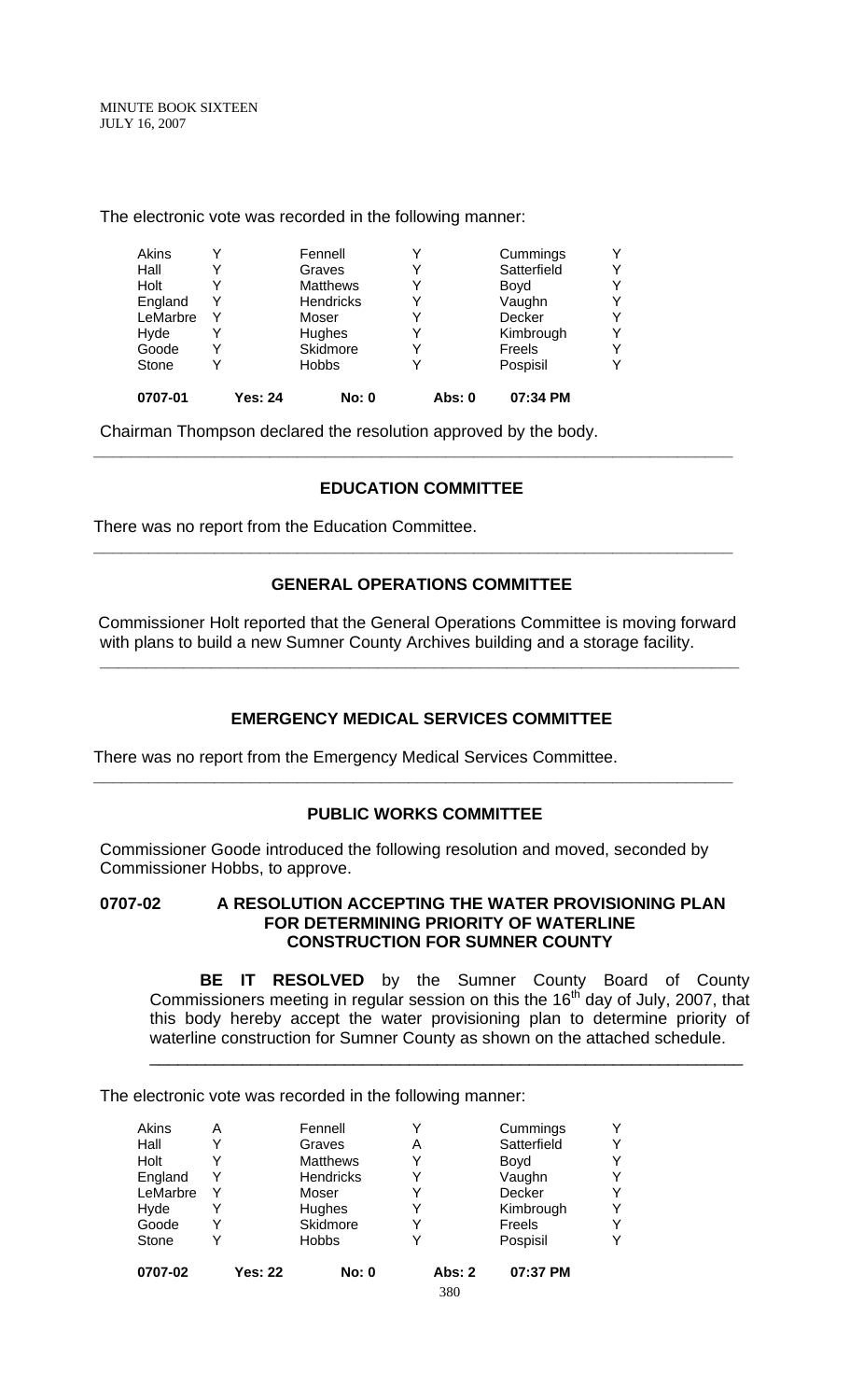Chairman Thompson declared the resolution approved by the body. Commissioners Akins and Graves abstained because of a direct conflict of interest.

\_\_\_\_\_\_\_\_\_\_\_\_\_\_\_\_\_\_\_\_\_\_\_\_\_\_\_\_\_\_\_\_\_\_\_\_\_\_\_\_\_\_\_\_\_\_\_\_\_\_\_\_\_\_\_\_\_\_\_\_\_\_\_\_\_\_\_

Commissioner Goode announced the hiring of County Engineer Nick Strong by the Public Works Committee.

\_\_\_\_\_\_\_\_\_\_\_\_\_\_\_\_\_\_\_\_\_\_\_\_\_\_\_\_\_\_\_\_\_\_\_\_\_\_\_\_\_\_\_\_\_\_\_\_\_\_\_\_\_\_\_\_\_\_\_\_\_\_\_\_\_\_\_

## **LEGISLATIVE COMMITTEE**

Commissioner Hyde introduced the following resolution and moved for approval. Commissioner Goode seconded the motion.

## **0707-03 A RESOLUTION REQUIRING ANY COUNTY OFFICES, DEPARTMENTS, OR DIVISIONS, PRIOR TO FUNDING, TO SEEK REQUESTS FOR PROPOSALS FOR CERTAIN PROFESSIONAL SERVICES FOR ANY AND ALL CONSTRUCTION, RENOVATION OR BUILDING PROJECTS AND AS WELL AS BIDDING REQUIREMENTS AND ADDRESSING CHANGE ORDERS AND EMERGENCY EVENTS**

**BE IT RESOLVED** by the Sumner County Board of County Commissioners meeting in regular session on this the 16th day of July, 2007 that this body does hereby resolve that any county offices, departments, or divisions including the Board of Education, prior to requesting and/or releasing funds for any and all construction, renovation or building projects shall undertake the following:

- 1. Confirm that all local as well as state laws, rules, resolutions or regulations with regard to request for proposals and/or bidding have been followed; and
- 2. Seek request for proposals for all professional, technical, or other similarly situated services to ascertain the best qualified and least expensive provider for construction, renovation or building the project if the cost of such services will exceed \$50,000.00 in one year; and
- 3. Present copies of the request, response, and determination of chose professional with any request for funds to the appropriate committee; and
- 4. Any change over \$25,000 must be first approved by the appropriate committee; and
- 5. In the event of an emergency, commission rules regarding such events shall apply.

\_\_\_\_\_\_\_\_\_\_\_\_\_\_\_\_\_\_\_\_\_\_\_\_\_\_\_\_\_\_\_\_\_\_\_\_\_\_\_\_\_\_\_\_\_\_\_\_\_\_\_\_\_\_\_\_\_\_\_\_\_\_\_\_

The electronic vote was recorded in the following manner:

|         |                  |                                      |           | Y                       |
|---------|------------------|--------------------------------------|-----------|-------------------------|
|         |                  |                                      |           | Y                       |
|         |                  |                                      |           |                         |
|         |                  |                                      | Boyd      | v                       |
| N       | <b>Hendricks</b> | Α                                    | Vaughn    | Y                       |
| Y       | Moser            |                                      | Decker    | Y                       |
|         | Hughes           |                                      | Kimbrough | Y                       |
| Y       | Skidmore         | N                                    | Freels    | Y                       |
|         | <b>Hobbs</b>     | N                                    | Pospisil  | v                       |
| Yes: 19 | <b>No: 4</b>     | Abs: 1                               | 07:48 PM  |                         |
|         | N                | Fennell<br>Graves<br><b>Matthews</b> |           | Cummings<br>Satterfield |

Chairman Thompson declared Resolution 0707-03 approved by the body.

\_\_\_\_\_\_\_\_\_\_\_\_\_\_\_\_\_\_\_\_\_\_\_\_\_\_\_\_\_\_\_\_\_\_\_\_\_\_\_\_\_\_\_\_\_\_\_\_\_\_\_\_\_\_\_\_\_\_\_\_\_\_\_\_\_\_\_\_\_\_\_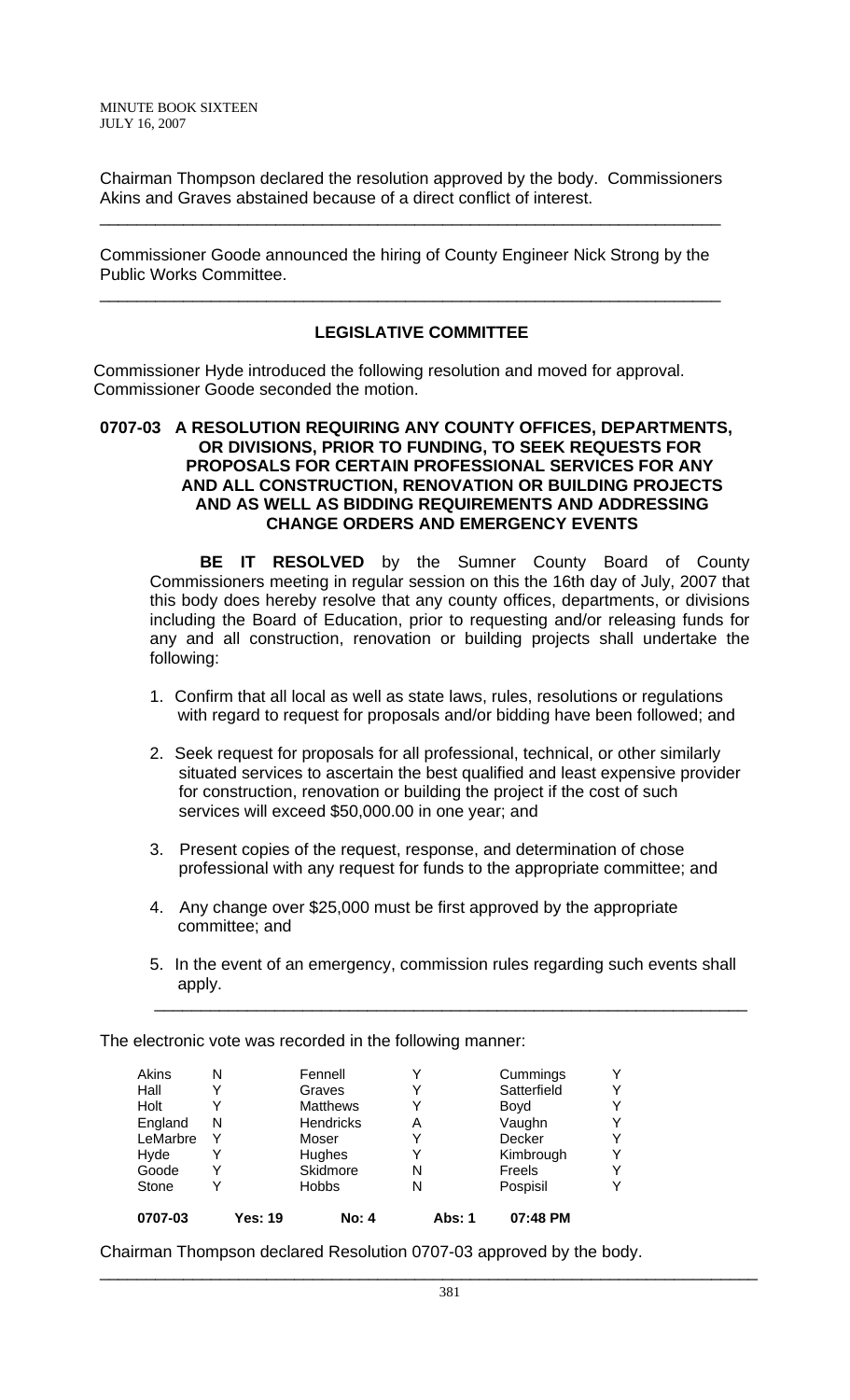Commissioner Hyde introduced the following resolution and moved for approval. Commissioner Freels seconded the motion.

### **0707-04 A RESOLUTION STATING THE INTENT TO UPDATE AND ADOPT PROVISIONS OF THE 2006 INTERNATIONAL RESIDENTIAL CODES AND THE 2006 INTERNATIONAL BUILDING CODES WITH SEVERAL EXCLUDED PARTS AND APPENDIXES**

 **BE IT RESOLVED** by the Sumner County Board of County Commissioners meeting in regular session on this the  $16<sup>th</sup>$  day of July, 2007 that this body hereby states is intent to update and adopt the following as stated.

The 2006 International Residential Codes, excluding the following parts, or appendixes:

Part V – Mechanical Part VI – Fuel Gas Part VII – Plumbing Part VII – Electrical Appendixes A, B, C, D, F, G, H, I, J, K, N, O & Q

The 2006 International Building Codes, excluding the following appendixes:

Appendixes C, D, E, F, G, H, I, J, & K; and

**BE IT FURTHER RESOLVED** that pursuant to Tennessee Code Annotated §5-20-102(b) at least three (3) copies of the above referenced building codes shall be filed in the Office of the County Clerk and kept there for public use, inspection and examination for the period beginning August 1, 1999 and continuing through January 1, 2008; and

**BE IT FURTHER RESOLVED** that this body shall consider the adoption of the above-mentioned codes at its regular meeting in December, 2007.

\_\_\_\_\_\_\_\_\_\_\_\_\_\_\_\_\_\_\_\_\_\_\_\_\_\_\_\_\_\_\_\_\_\_\_\_\_\_\_\_\_\_\_\_\_\_\_\_\_\_\_\_\_\_\_\_\_\_\_\_\_\_\_\_

Upon voice vote of the body, the resolution was approved.

### **BUDGET COMMITTEE**

\_\_\_\_\_\_\_\_\_\_\_\_\_\_\_\_\_\_\_\_\_\_\_\_\_\_\_\_\_\_\_\_\_\_\_\_\_\_\_\_\_\_\_\_\_\_\_\_\_\_\_\_\_\_\_\_\_\_\_\_\_\_\_\_\_\_\_\_\_\_

Commissioner Moser introduced the following resolution and moved for approval. Commissioner Hobbs seconded the motion.

#### **0707-05 A RESOLUTION APPROVING THE FEES FOR ARCHITECTS FOR CONSTRUCTION OF A NEW SCHOOL AND SCHOOL RENOVATION PROJECTS**

**BE IT RESOLVED** by the Sumner County Board of County Commissioners meeting in regular session on this the 16<sup>th</sup> day of July, 2007 that this body hereby approves the fees for architects for the construction of new school and school renovation projects as shown on the attached schedule.

\_\_\_\_\_\_\_\_\_\_\_\_\_\_\_\_\_\_\_\_\_\_\_\_\_\_\_\_\_\_\_\_\_\_\_\_\_\_\_\_\_\_\_\_\_\_\_\_\_\_\_\_\_\_\_\_\_\_\_\_\_\_\_\_

Commissioner Goode moved, seconded by Commissioner Moser, to suspend the rules and allow Don Long, Board of Education member, to speak on the architect selection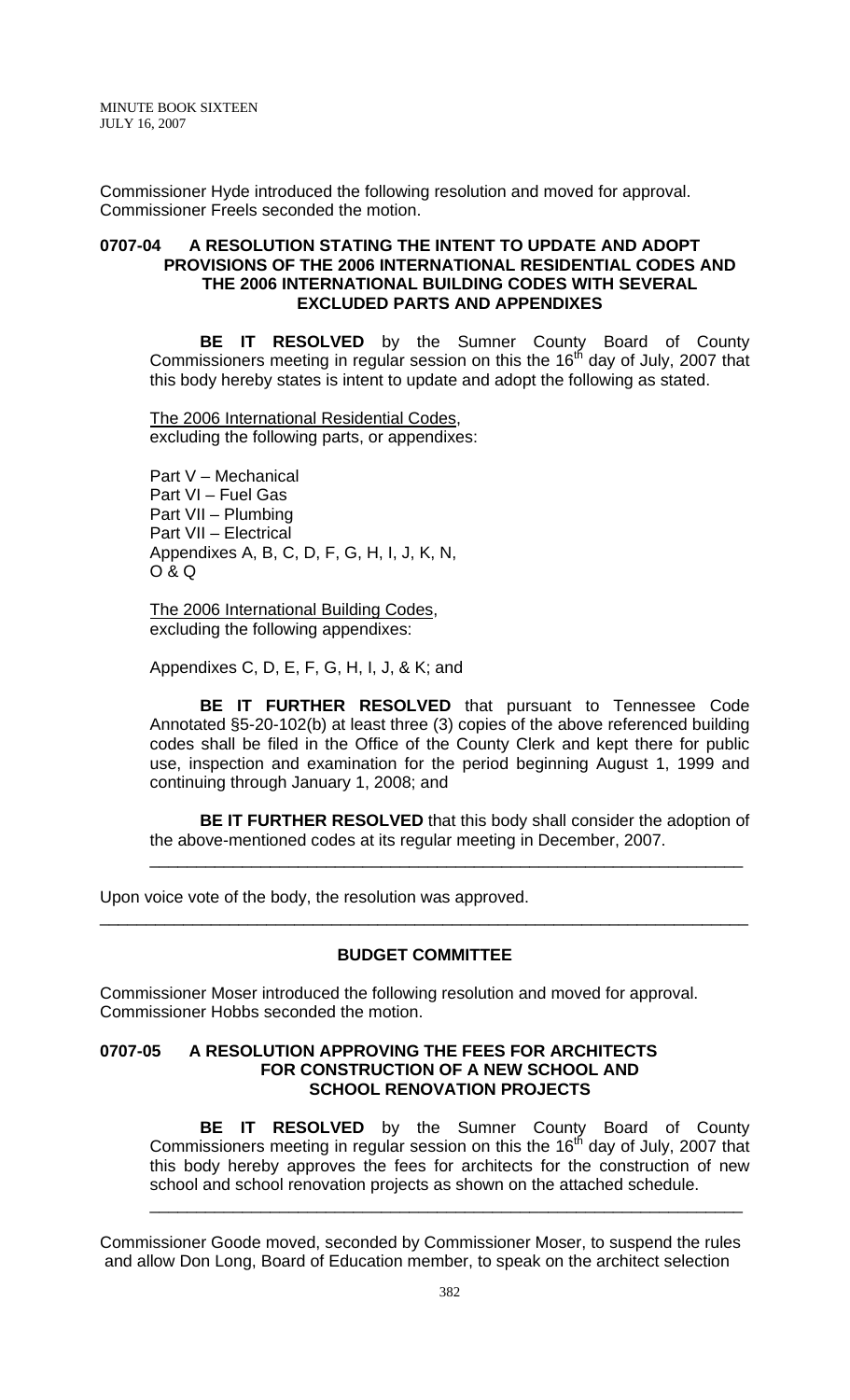process. The motion carried and Mr. Long reported on the process, stating that requesting proposals saved the county \$118,000.00 compared to the previous quote.

The electronic vote was recorded in the following manner:

| 0707-05  | Yes: 24 | <b>No: 0</b>     | Abs: 0 | 07:52 PM    |   |
|----------|---------|------------------|--------|-------------|---|
| Stone    | Y       | <b>Hobbs</b>     |        | Pospisil    | ∨ |
| Goode    | Y       | Skidmore         |        | Freels      | v |
| Hyde     | Y       | Hughes           |        | Kimbrough   | v |
| LeMarbre | Y       | Moser            |        | Decker      | Y |
| England  | Y       | <b>Hendricks</b> | Y      | Vaughn      | v |
| Holt     |         | <b>Matthews</b>  |        | Boyd        | v |
| Hall     |         | Graves           |        | Satterfield | Y |
| Akins    | ν       | Fennell          |        | Cummings    | v |

Chairman Thompson declared Resolution 0707-05 approved by the body.

Commissioner Moser introduced the following resolution and moved for approval. Commissioner Kimbrough seconded the motion.

\_\_\_\_\_\_\_\_\_\_\_\_\_\_\_\_\_\_\_\_\_\_\_\_\_\_\_\_\_\_\_\_\_\_\_\_\_\_\_\_\_\_\_\_\_\_\_\_\_\_\_\_\_\_\_\_\_\_\_\_\_\_\_\_\_\_\_

#### **0707-06 A RESOLUTION APPROPRIATING UP TO \$500,000 FROM BOND SALE PROCEEDS TO THE BOARD OF EDUCATION TO FUND AN ADDITIONAL FOUR CLASSROOMS AT INDIAN LAKE ELEMENTARY**

 **BE IT RESOLVED** by the Sumner County Board of County Commissioners meeting in regular session on this the  $16<sup>th</sup>$  day of July, 2007 that this body hereby appropriates up to \$500,000.00 from the bond sale proceeds to the Board of Education for funding of an additional four classrooms at Indian Lake Elementary School.

\_\_\_\_\_\_\_\_\_\_\_\_\_\_\_\_\_\_\_\_\_\_\_\_\_\_\_\_\_\_\_\_\_\_\_\_\_\_\_\_\_\_\_\_\_\_\_\_\_\_\_\_\_\_\_\_\_\_\_\_\_\_\_\_

The electronic vote was recorded in the following manner:

| Akins    |         | Fennell          |        | Cummings    | Y |
|----------|---------|------------------|--------|-------------|---|
| Hall     |         | Graves           |        | Satterfield | v |
| Holt     |         | <b>Matthews</b>  |        | Boyd        | v |
| England  | Y       | <b>Hendricks</b> | Y      | Vaughn      | Y |
| LeMarbre | Υ       | Moser            |        | Decker      | Y |
| Hyde     | Y       | Hughes           |        | Kimbrough   | Y |
| Goode    | Y       | Skidmore         |        | Freels      | v |
| Stone    | Y       | <b>Hobbs</b>     |        | Pospisil    |   |
| 0707-06  | Yes: 24 | <b>No: 0</b>     | Abs: 0 | 07:58 PM    |   |

Chairman Thompson declared Resolution 0707-06 approved by the body.

Commissioner Moser introduced the following resolution and moved for approval. Commissioner LeMarbre seconded the motion.

## **0707-07 A RESOLUTION APPROVING BUDGETS FROM THE BOARD OF EDUCATION DEPARTMENTS OF NUTRITION, FEDERAL PROJECTS, AND SCHOOL ENDOWMENT FUNDS**

**BE IT RESOLVED** by the Sumner County Board of County Commissioners meeting in regular session on this the  $16<sup>th</sup>$  day of July, 2007 that this body hereby approves the budgets from the Board of Education departments of Nutrition, Federal Projects, and School Endowment Funds as shown on the attached schedule.

\_\_\_\_\_\_\_\_\_\_\_\_\_\_\_\_\_\_\_\_\_\_\_\_\_\_\_\_\_\_\_\_\_\_\_\_\_\_\_\_\_\_\_\_\_\_\_\_\_\_\_\_\_\_\_\_\_\_\_\_\_\_\_\_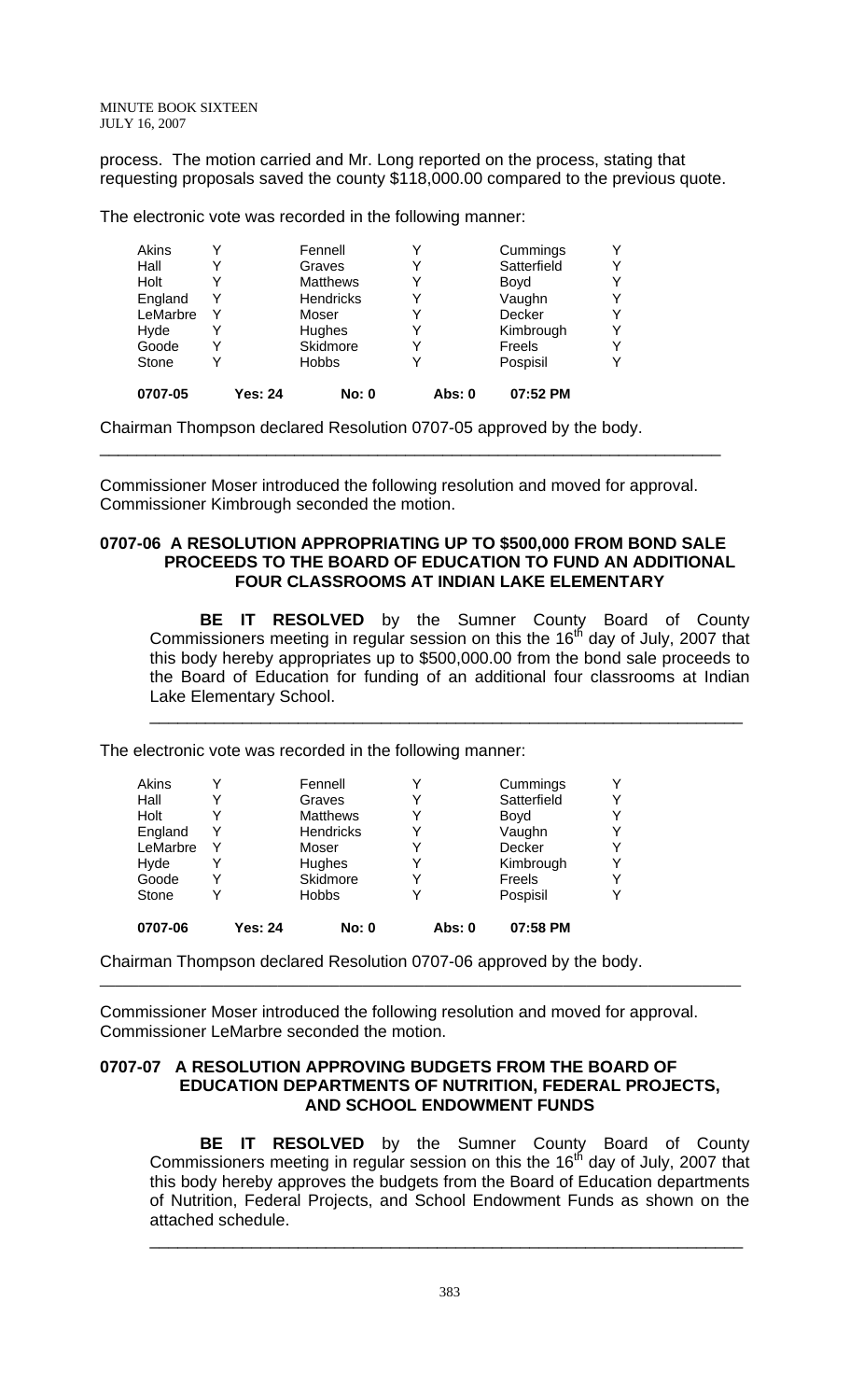The electronic vote was recorded in the following manner:

|   | Skidmore<br><b>Hobbs</b> | Freels<br>Pospisil | Y<br>v |
|---|--------------------------|--------------------|--------|
|   |                          |                    |        |
|   |                          |                    |        |
|   | Hughes                   | Kimbrough          | v      |
|   | Moser                    | Decker             | v      |
| Y | <b>Hendricks</b>         | Vaughn             | Y      |
|   | <b>Matthews</b>          | Boyd               | v      |
|   | Graves                   | Satterfield        | Y      |
|   | Fennell                  | Cummings           | Υ      |
|   |                          |                    |        |

Chairman Thompson declared Resolution 0707-07 approved by the body.

Commissioner Moser introduced the following resolution and moved for approval. Commissioner Hobbs seconded the motion.

**\_\_\_\_\_\_\_\_\_\_\_\_\_\_\_\_\_\_\_\_\_\_\_\_\_\_\_\_\_\_\_\_\_\_\_\_\_\_\_\_\_\_\_\_\_\_\_\_\_\_\_\_\_\_\_\_\_\_\_\_\_\_\_\_\_\_\_\_\_\_\_\_\_\_\_\_\_\_\_\_\_\_\_\_** 

### **0707-08 A RESOLUTION APPROPRIATING \$46,000 FROM THE COUNTY GENERAL FUND RESERVE TO THE REGISTRAR OF VOTERS FOR ADDITIONALTRAINING AND PRECINCT CHANGES**

 **BE IT RESOLVED** by the Sumner County Board of County Commissioners meeting in regular session on this the 16<sup>th</sup> day of July, 2007 that this body hereby appropriates to the Registrar of Voters from the County General Fund Reserve \$28,000.00 to be used for additional election day training and \$18,000.00 for precinct changes.

\_\_\_\_\_\_\_\_\_\_\_\_\_\_\_\_\_\_\_\_\_\_\_\_\_\_\_\_\_\_\_\_\_\_\_\_\_\_\_\_\_\_\_\_\_\_\_\_\_\_\_\_\_\_\_\_\_\_\_\_\_\_\_\_

The electronic vote was recorded in the following manner:

| 0707-08  | Yes: 24 | <b>No: 0</b>     | Abs: 0 | 08:02 PM    |   |
|----------|---------|------------------|--------|-------------|---|
| Stone    |         | <b>Hobbs</b>     |        | Pospisil    |   |
| Goode    |         | Skidmore         |        | Freels      | v |
| Hyde     | Y       | Hughes           |        | Kimbrough   | Y |
| LeMarbre | Y       | Moser            |        | Decker      | Y |
| England  | Y       | <b>Hendricks</b> | Y      | Vaughn      | v |
| Holt     |         | <b>Matthews</b>  |        | Boyd        | v |
| Hall     |         | Graves           |        | Satterfield | Y |
| Akins    |         | Fennell          |        | Cummings    | Y |

Chairman Thompson declared Resolution 0707-08 approved by the body.

Commissioner Moser introduced the following resolution and moved for approval. Commissioner Graves seconded the motion.

**\_\_\_\_\_\_\_\_\_\_\_\_\_\_\_\_\_\_\_\_\_\_\_\_\_\_\_\_\_\_\_\_\_\_\_\_\_\_\_\_\_\_\_\_\_\_\_\_\_\_\_\_\_\_\_\_\_\_\_\_\_\_\_\_\_\_\_\_\_\_** 

### **0707-09 A RESOLUTION APPROVING A PAY INCREASE FOR SUMNER COUNTY'S ELECTION DAY POLL OFFICIALS**

**WHEREAS,** the Sumner County Election Commission is responsible for the conduct of all elections held in Sumner County and county-wide elections require approximately 340 election day poll officials in thirty-seven (37) precincts, across twelve County Commission districts; and

**WHEREAS,** the challenge of recruiting, training and retaining friendly and talented election day poll officials has become increasingly difficult; and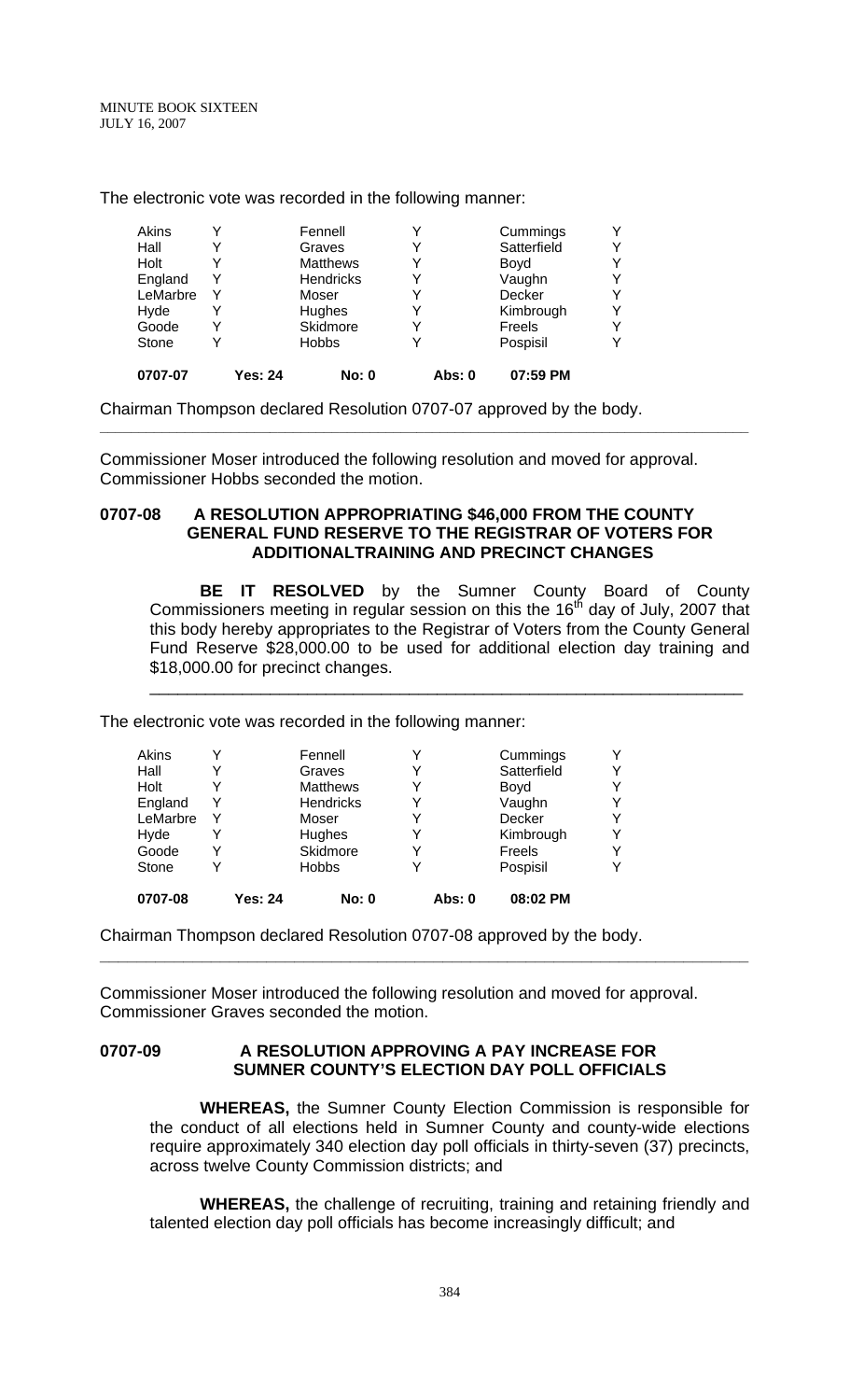**WHEREAS,** the passage of State and Federal legislation has improved elections while increasing the responsibilities of election day poll officials (Motor Voter, Early Voting, Fail-Safe Voting Procedures, provisional voting and the Help America Vote Act which is responsibilities to voters who require special needs); and

**WHEREAS,** the current Federal Minimum Wage is \$5.25 per hour and the last pay increase for Election Day poll officials was passed by the Sumner County Board of County Commissioners on March 17, 1998.

**NOW, THEREFORE, BE IT RESOLVED** by the Sumner County Board of County Commissioners meeting in regular session this the  $16<sup>th</sup>$  day of July, 2007 that this body does hereby approve the pay increase for election day officials as follows:

A. All Election Day poll officials and Election Day absentee and provisional counting board officials receive a pay increase from the current eighty dollars (\$80) to one hundred dollars (\$100); and

B. Any election official who attends a training school receives a pay increase from the current twelve dollars (\$12) to twenty dollars (\$20) for their time and travel.

\_\_\_\_\_\_\_\_\_\_\_\_\_\_\_\_\_\_\_\_\_\_\_\_\_\_\_\_\_\_\_\_\_\_\_\_\_\_\_\_\_\_\_\_\_\_\_\_\_\_\_\_\_\_\_\_\_\_\_\_\_\_\_\_

The electronic vote was recorded in the following manner:

| 0707-09  |   | <b>Yes: 24</b> | <b>No: 0</b>    | Abs: 0 | 08:03 PM    |   |
|----------|---|----------------|-----------------|--------|-------------|---|
| Stone    | Y |                | <b>Hobbs</b>    |        | Pospisil    | v |
| Goode    | Y |                | Skidmore        |        | Freels      | Y |
| Hyde     |   |                | Hughes          |        | Kimbrough   | Y |
| LeMarbre | Y |                | Moser           |        | Decker      | Y |
| England  | Y |                | Hendricks       |        | Vaughn      | v |
| Holt     |   |                | <b>Matthews</b> |        | Boyd        | v |
| Hall     | Y |                | Graves          |        | Satterfield | Y |
| Akins    | v |                | Fennell         |        | Cummings    | Y |

Chairman Thompson declared Resolution 0707-09 approved by the body.

Commissioner Moser introduced the following resolution and moved for approval. Commissioner Hall seconded the motion.

#### **0707-10 A RESOLUTION TENTATIVELY ACCEPTING THE BID OF CURTIS BUILDERS FOR THE NEW PORTLAND HEALTH DEPARTMENT AND APPROPRIATING AN ADDITIONAL \$180,000 FROM UNUSED CAPITAL PROJECT FUNDS**

 **BE IT RESOLVED** by the Sumner County Board of County Commissioners meeting in regular session on this the  $16<sup>th</sup>$  day of July, 2007 that this body does hereby tentatively accept the bid of Curtis Builders for the new Portland Health Department with the understanding that the building subcommittee will meet with Curtis Builders to trim the construction budget to an amount not to exceed \$1,116,000.00; and

**BE IT FURTHER RESOLVED** that this body does hereby appropriate an additional \$180,000.00 to be added to the original construction budget of \$936,000.00 from other appropriated yet unused capital project funds.

\_\_\_\_\_\_\_\_\_\_\_\_\_\_\_\_\_\_\_\_\_\_\_\_\_\_\_\_\_\_\_\_\_\_\_\_\_\_\_\_\_\_\_\_\_\_\_\_\_\_\_\_\_\_\_\_\_\_\_\_\_\_\_\_

The electronic vote was recorded in the following manner: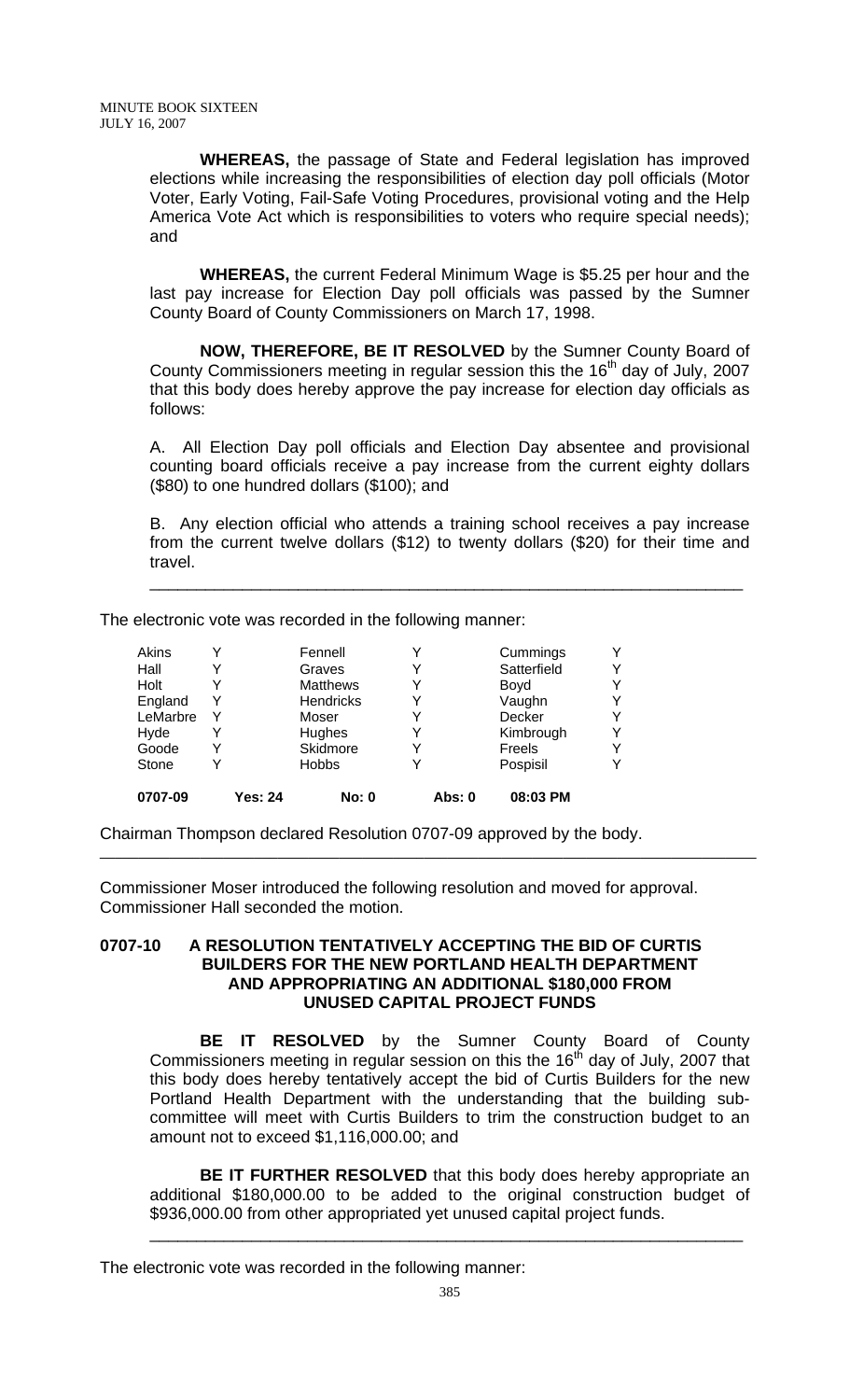| Akins            |                | Fennell      |        | Cummings | Y |
|------------------|----------------|--------------|--------|----------|---|
| Hall             |                | Satterfield  | Y      | Holt     | Y |
| <b>Matthews</b>  |                | Boyd         |        | England  | Υ |
| <b>Hendricks</b> | Y              | Vaughn       |        | LeMarbre | Y |
| Moser            |                | Decker       |        | Hyde     | v |
| Hughes           | Y              | Kimbrough    |        | Goode    | v |
| Skidmore         | Υ              | Freels       | N      | Stone    | v |
| <b>Hobbs</b>     | Y              | Pospisil     |        |          |   |
| 0707-10          | <b>Yes: 22</b> | <b>No: 1</b> | Abs: 0 | 08:05 PM |   |

Chairman Thompson declared Resolution 0707-10 approved by the body.

Commissioner Moser introduced the following resolution and moved for approval. Commissioner Vaughn seconded the motion.

## **0707-14 A RESOLUTION MAKING APPROPRIATIONS TO NON-PROFIT CHARITABLE ORGANIZATIONS OF SUMNER COUNTY, TENNESSEE FOR THE FISCAL YEAR 2007-2008**

 **WHEREAS,** Section 5-9-109, of the Tennessee Code Annotated, authorizes the County Legislative Body to make appropriations to non-profit charitable organizations; and

**WHEREAS,** the Sumner County Legislative Body recognizes the various non-profit charitable organizations located in Sumner County have a great need of funds to carry on their non-profit charitable work; and

 **WHEREAS,** it is the expressed interest of the County Commission of Sumner County in providing these funds to non-profit charitable organizations to be fully in compliance with the Rules of the Comptroller of the Treasury, and Section 5-9-109 of the Tennessee Code Annotated and any and all other laws and prior resolutions of this body which may apply to county appropriations to non-profit organizations; and

 **NOW, THEREFORE BE IT RESOLVED** by the Board of County Commissioners of Sumner County, Tennessee, meeting in regular session on this 16<sup>th</sup> day of July, 2007 that:

 Section 1. The following charitable organizations shall be appropriated the indicated amounts to promote their economic welfare and to provide funds for their ongoing programs:

| Organization                                  | Appropriation |
|-----------------------------------------------|---------------|
| Mitchellville Volunteer Fire Department       | 12,000        |
| <b>Westmoreland Civil Defense</b>             | 12,000        |
| <b>Shackle Island Fire Department</b>         | 12,000        |
| <b>Number One Fire Department</b>             | 12,000        |
| <b>White House Fire Department</b>            | 12,000        |
| <b>Cottontown Fire Department</b>             | 12,000        |
| Southeast (Castalian Springs) Fire Department | 12,000        |
| Southeast (Bethpage) Fire Department          | 12,000        |
| <b>Gallatin Community Fire Department</b>     | 12,000        |
| <b>Highland Fire Department (Station 1)</b>   | 12,000        |
| <b>Highland Fire Department (Station 2)</b>   | 12,000        |
| Oak Grove Fire Department                     | 12,000        |
| State of Tennessee, Forestry Division         | 2,000         |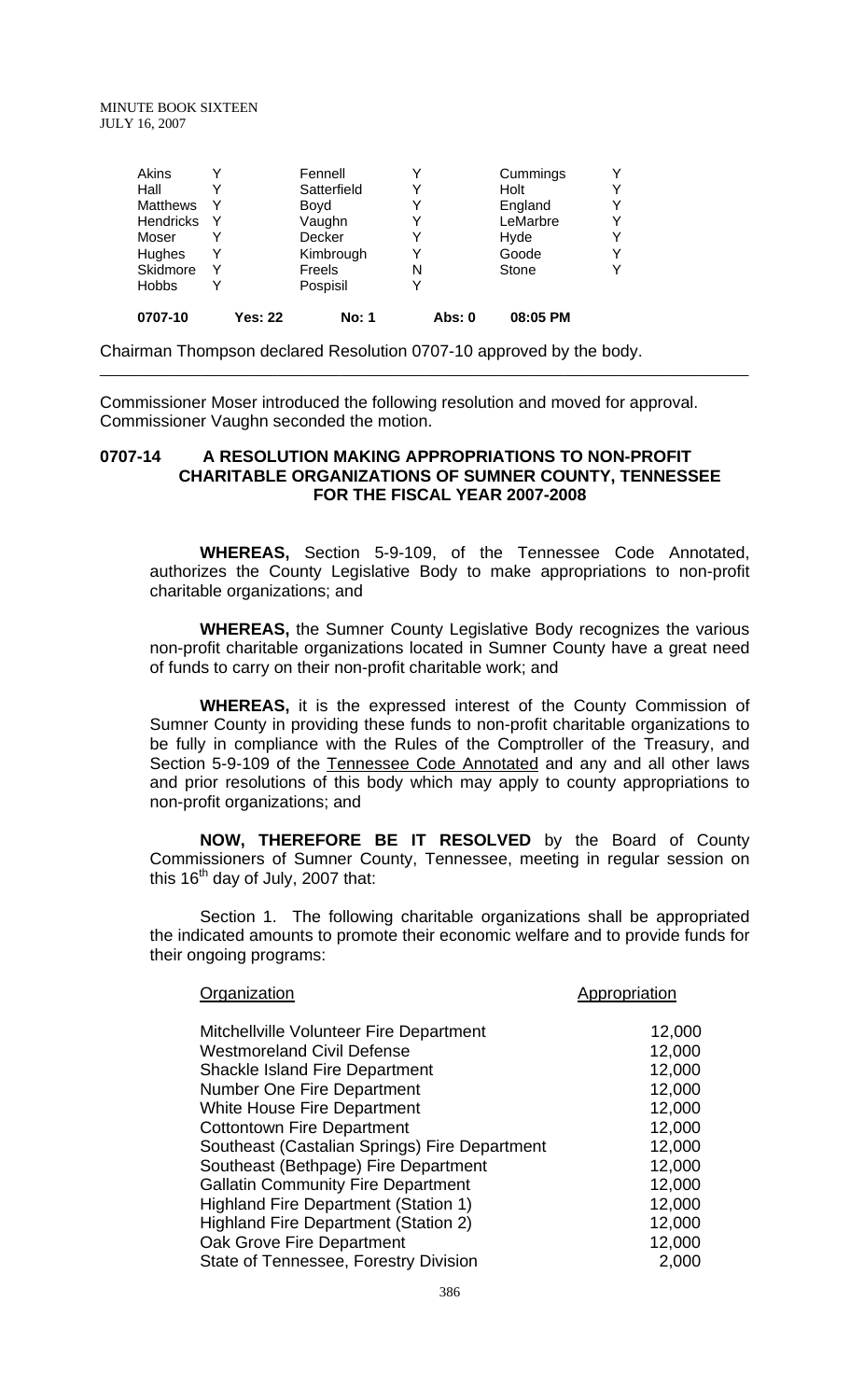| <b>CASA Community Enhancement</b>                      | 1,000   |
|--------------------------------------------------------|---------|
| <b>Habitat for Humanity</b>                            | 5,000   |
| Senior Citizens - Gallatin                             | 12,000  |
| Senior Citizens - Hendersonville                       | 11,000  |
| <b>Senior Citizens - White House</b>                   | 8,500   |
| <b>Senior Citizens - Portland</b>                      | 8,000   |
| Senior Citizens – Westmoreland (Amazing Grace Mission) | 1,500   |
| <b>Senior Citizens</b><br>- Westmoreland               | 500     |
| Compass                                                | 1,500   |
| <b>Friends of Rock Castle</b>                          | 5,000   |
| <b>Humane Society</b>                                  | 2,500   |
| <b>Bledsoe Lick Historical Society</b>                 | 10,000  |
| Mid-Cumberland:                                        |         |
| Human Resource Agency                                  | 8,200   |
| R.S.V.P.                                               | 2,700   |
| C.A.A.                                                 | 4,500   |
| H.R.A. Elderly Nutrition Program                       | 5,500   |
| H.R.A. Transportation                                  | 4,000   |
| <b>Cumberland Mental Health Services</b>               | 7,800   |
| <b>T.R.A.C.</b>                                        | 5,500   |
| <b>Gallatin CARES</b>                                  | 2,500   |
| <b>Portland Cares</b>                                  | 2,500   |
| H.A.T.S.                                               | 19,539  |
| <b>Good Neighbor Mission</b>                           | 7,900   |
| <b>Hendersonville Arts Council</b>                     | 2,000   |
| <b>Sumner County Museum</b>                            | 3,500   |
| <b>Tourism Board</b>                                   | 375,103 |
| <b>Literacy Council of Sumner County</b>               | 3,000   |
| American Red Cross - Gallatin/Sumner County            | 10,000  |
| <b>Crisis Pregnancy Center</b>                         | 5,000   |
| Homesafe                                               | 5,000   |
| <b>Highland Rim Historical Society</b>                 | 3,750   |
| <b>Workforce Essentials</b>                            | 30,000  |
| <b>Airport Authority</b>                               | 15,000  |
| <b>Resource Authority</b>                              | 100,000 |
| <b>Forward Sumner</b>                                  | 60,000  |
| Total                                                  | 895,492 |

**BE IT FURTHER RESOLVED** that the appropriations are made subject to the following conditions:

 (1) That the non-profit charitable organizations to which funds are appropriated shall file with the County Clerk and the disbursing official a copy of an annual report of its business affairs and transactions and the proposed use of the County's funds in accordance with rules promulgated by the Comptroller of the Treasury. Such annual report shall be prepared and certified by the Chief Financial Officer of such non-profit organization in accordance with Section 5-9- 109(c) of the Tennessee Code Annotated.

 (2) That said funds must only be used by the named non-profit charitable organization in furtherance of their non-profit charitable purposes benefiting the general welfare of the residents of the County.

 Section 2. This Resolution shall become effective upon passage, the public welfare requiring it.

\_\_\_\_\_\_\_\_\_\_\_\_\_\_\_\_\_\_\_\_\_\_\_\_\_\_\_\_\_\_\_\_\_\_\_\_\_\_\_\_\_\_\_\_\_\_\_\_\_\_\_\_\_\_\_\_\_\_\_\_\_\_\_\_

Commissioner Satterfield moved to amend the 12 budgets of the volunteer fire departments to staff an engineer at each one of the stations on a fulltime basis. This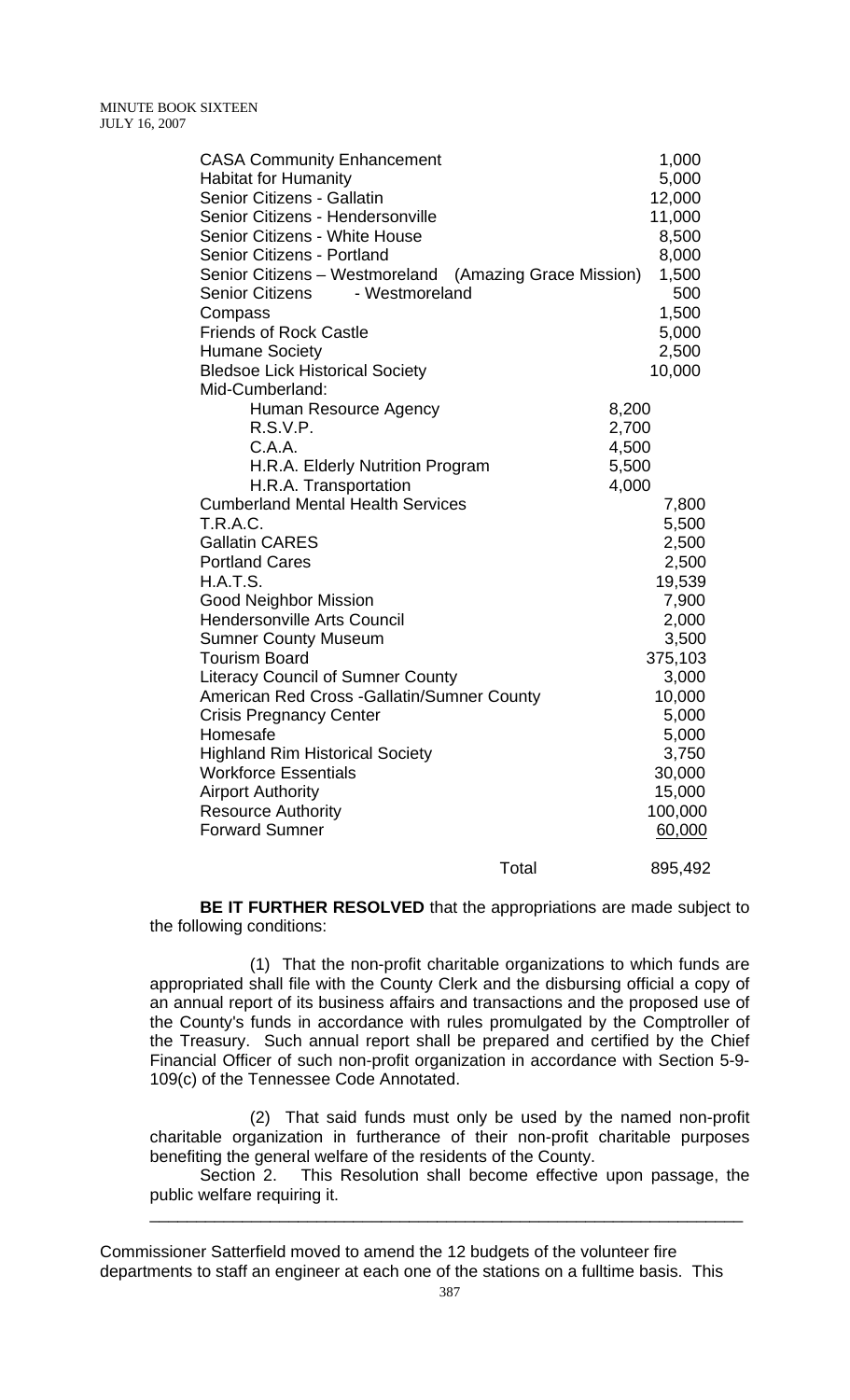person would get the fire engine to the scene of the fire quicker. It would require 48 individuals to do the job fulltime. The motion died for lack of a second.

Commissioners LeMarbre, Boyd, Stone, Hughes and Kimbrough declared indirect conflicts but stated that they would vote their conscious. Commissioner Hall stated that he had several indirect conflicts and would be abstaining from the vote.

The electronic vote was recorded in the following manner:

| Akins    |                | Fennell         |        | Cummings    | Y |
|----------|----------------|-----------------|--------|-------------|---|
| Hall     | Α              | Graves          |        | Satterfield | Y |
| Holt     | Y              | <b>Matthews</b> |        | Boyd        | Y |
| England  | Y              | Hendricks       |        | Vaughn      | Y |
| LeMarbre | Y              | Moser           |        | Decker      | Y |
| Hyde     | Y              | Hughes          | Y      | Kimbrough   | Y |
| Goode    | Y              | Skidmore        |        | Freels      | Y |
| Stone    | Y              | <b>Hobbs</b>    |        | Pospisil    | v |
| 0707-14  | <b>Yes: 23</b> | <b>No: 0</b>    | Abs: 1 | 08:14 PM    |   |

Chairman Thompson declared Resolution 0707-14 approved by the body.

Commissioner Moser introduced the following resolution and moved for approval. Commissioner Kimbrough seconded the motion.

#### **0707-11 A RESOLUTION APPROVING SETTLMENT BY BANKRUPTCY COURT FOR KMART CORPORATION'S 2001 AND 2002 PERSONAL PROPERTY TAXES**

 **BE IT RESOLVED** by the Sumner County Board of County Commissioners meeting in regular session on this the 16<sup>th</sup> day of July, 2007 that this body does hereby approve settlement by Bankruptcy Court for Kmart Corporation's 2001 and 2002 Personal Property Taxes.

\_\_\_\_\_\_\_\_\_\_\_\_\_\_\_\_\_\_\_\_\_\_\_\_\_\_\_\_\_\_\_\_\_\_\_\_\_\_\_\_\_\_\_\_\_\_\_\_\_\_\_\_\_\_\_\_\_\_\_\_\_\_\_\_

The electronic vote was recorded in the following manner:

| Akins    |   |         | Fennell          |        | Cummings    | Y |
|----------|---|---------|------------------|--------|-------------|---|
| Hall     |   |         | Graves           |        | Satterfield | Y |
| Holt     |   |         | <b>Matthews</b>  |        | Boyd        | v |
| England  | Y |         | <b>Hendricks</b> |        | Vaughn      | Y |
| LeMarbre | Y |         | Moser            |        | Decker      | v |
| Hyde     | Y |         | Hughes           |        | Kimbrough   | Y |
| Goode    |   |         | Skidmore         |        | Freels      | v |
| Stone    |   |         | <b>Hobbs</b>     |        | Pospisil    | v |
| 0707-11  |   | Yes: 24 | <b>No: 0</b>     | Abs: 0 | 08:15 PM    |   |

Chairman Thompson declared Resolution 0707-11 approved by the body.

### **CONSENT AGENDA**

Commissioner Moser introduced the following resolution and moved for approval. Commissioner Holt seconded the motion.

### **0707-12 A RESOLUTION APPROVING BUDGET TRANSFERS WITHIN VARIOUS ACCOUNTS OF THE GALLATIN LIBRARY**

 **BE IT RESOLVED** by the Sumner County Board of County Commissioners meeting in regular session on this the  $16<sup>th</sup>$  day of July, 2007 that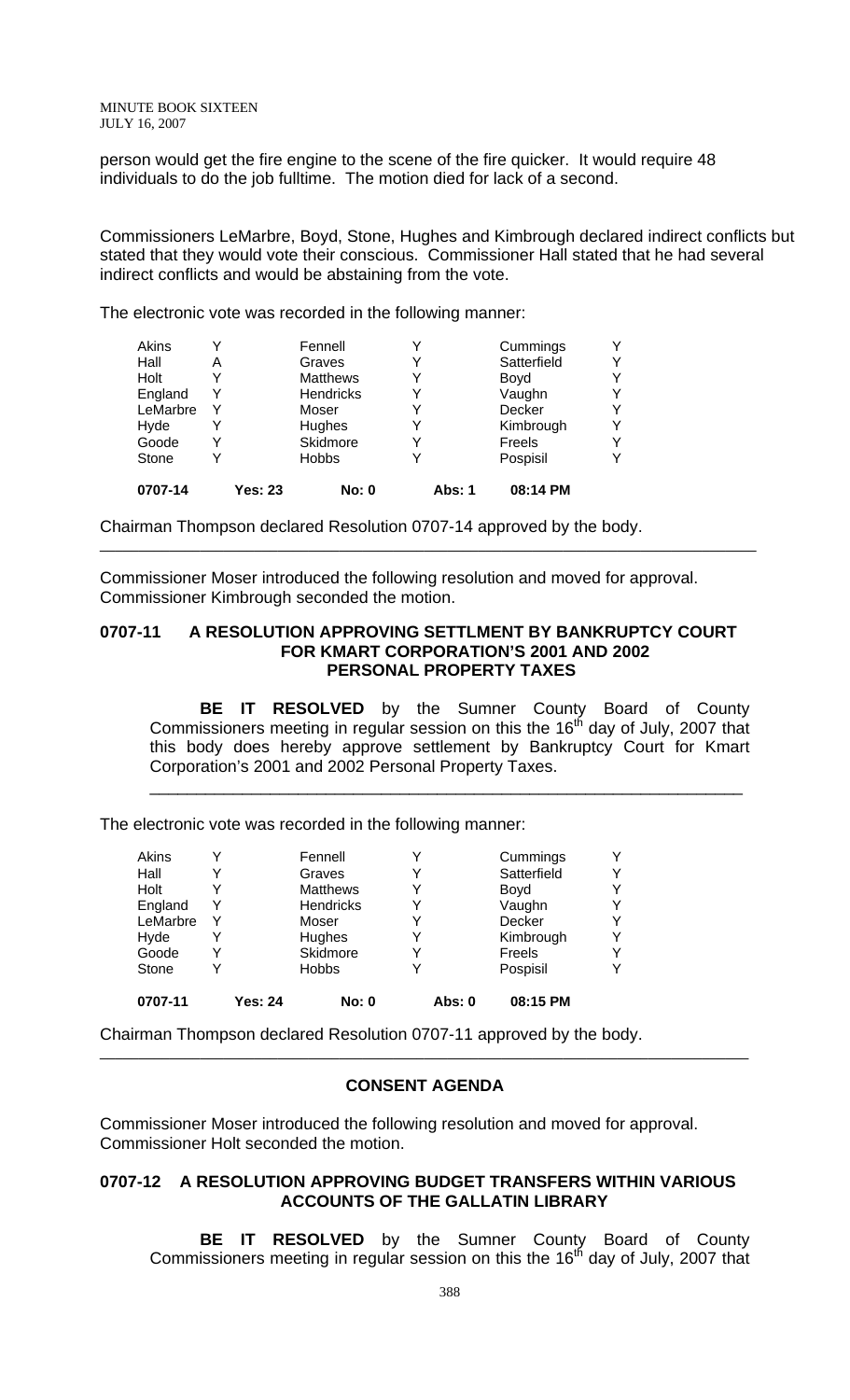this body hereby approves budget transfers within various accounts of the Gallatin Library as shown on the attachments herewith.

\_\_\_\_\_\_\_\_\_\_\_\_\_\_\_\_\_\_\_\_\_\_\_\_\_\_\_\_\_\_\_\_\_\_\_\_\_\_\_\_\_\_\_\_\_\_\_\_\_\_\_\_\_\_\_\_\_\_\_\_\_\_\_\_

## **0707-13 A RESOLUTION ADOPTING THE FOLLOWING BID PURCHASING LIMITS FOR ALL COUNTY PURCHASES**

 **BE IT RESOLVED** by the Sumner County Board of County Commissioners meeting in regular session on this the  $16<sup>th</sup>$  day of July, 2007 that this body hereby adopts the following bid purchasing limits for all county purchases:

- 1. No bids are required for purchases less than \$5,000.00 but competitive bidding is encouraged; and
- 2. All purchases of \$5,000.00 or more but less than \$10,000 may be made in the open market without newspaper notice but shall, whenever possible, be based on at least three competitive bids; and
- 3. For purchases of \$10,000.00 or more, formal bids would be required through the placement of an ad in a newspaper of general circulation in Sumner County. The Purchasing Director will receive the bids and open them in a procedure open to the public.

\_\_\_\_\_\_\_\_\_\_\_\_\_\_\_\_\_\_\_\_\_\_\_\_\_\_\_\_\_\_\_\_\_\_\_\_\_\_\_\_\_\_\_\_\_\_\_\_\_\_\_\_\_\_\_\_\_\_\_\_\_\_\_\_

## **07074-15 A RESOLUTION DECLARING TWO TRUCKS AS SURPLUS AND AUTHORIZING SALE OF SAME PURSUANT TO EXISITING POLICIES AND PROCEDURES**

 **BE IT RESOLVED** by the Sumner County Board of County Commissioners meeting in regular session on this the  $16<sup>th</sup>$  day of July, 2007 that this body does hereby declare the following items from the Sumner County Tax Assessor's Office as surplus:

- 1994, Chevrolet, C1500 Truck, VIN #1GCEC14Z6RZ228380
- 1995, GMC, Sierra Truck, VIN #1GTEC14ZLSZ568073

**BE IT FURTHER RESOLVED,** that the sale of the same is authorized pursuant to existing policies and procedures.

\_\_\_\_\_\_\_\_\_\_\_\_\_\_\_\_\_\_\_\_\_\_\_\_\_\_\_\_\_\_\_\_\_\_\_\_\_\_\_\_\_\_\_\_\_\_\_\_\_\_\_\_\_\_\_\_\_\_\_\_\_\_\_\_

# **PROPERTY TAX REFUNDS**

The following property tax refunds were included on the Consent Agenda:

Southern Equity, \$114.11 Property Tax Collections Smith Travel Research \$1,044.26 Property Tax Collections Lorin D Services & Gerie Mae Services \$96.00 Property Tax Collections

The electronic vote was recorded in the following manner:

| Akins    | Fennell          | Cummings    | v |
|----------|------------------|-------------|---|
| Hall     | Graves           | Satterfield | v |
| Holt     | <b>Matthews</b>  | Boyd        | v |
| England  | <b>Hendricks</b> | Vaughn      |   |
| LeMarbre | Moser            | Decker      | v |
| Hyde     | Hughes           | Kimbrough   | v |
| Goode    | Skidmore         | Freels      | v |
| Stone    | <b>Hobbs</b>     | Pospisil    | v |